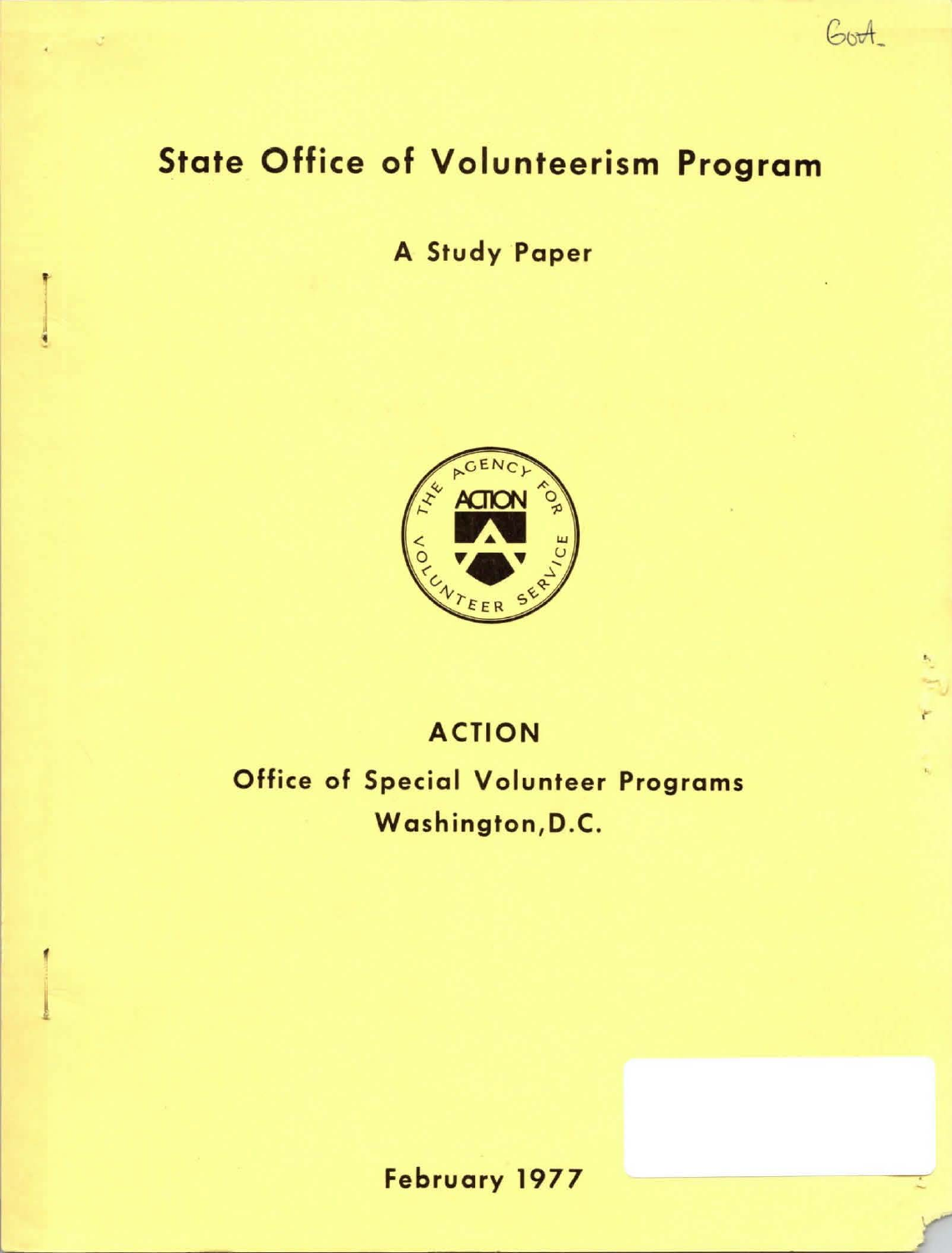### ACKNOWLEDGEMENT

This paper was prepared for ACTION by Dr. Arlene K. Schindler, Director of Education and Training, National Center for Voluntary Action, and J. Dale Chastain of SMART Associates, Inc., Washington, D.C. The opinions expressed are those of the authors and are based on a recent study of the State Office of Volunteerism Program and experience in volunteerism which includes management, program development, training, and evaluation of domestic and international voluntary programs.

The authors acknowledge the cordial cooperation and assistance of all the Directors of State Offices of Volunteerism. Some contributed directly during the preparation of this paper; others, met in different contexts, are aware of their contribution only with this acknowledgement.

Seven Directors of State Offices of Volunteerism were particularly helpful, serving as consultants to the authors at the request of ACTION.

> Putnam Barber, Washington Lavon Bliesener, Michigan O.P. Bobbitt, Texas Laura Lee Geraghty, Minnesota Marcia Penn, Virginia Phyllis Roark, Rhode Island Louise Yost, Connecticut

•

•

Finally, the authors express gratitude for the assistance of Mr. James E.H. Mayer, Director of ACTION's Office of Special Volunteer Programs, and Ms. Sheila P. O'Brien, Program Specialist of the Office of Special Volunteer Programs.

i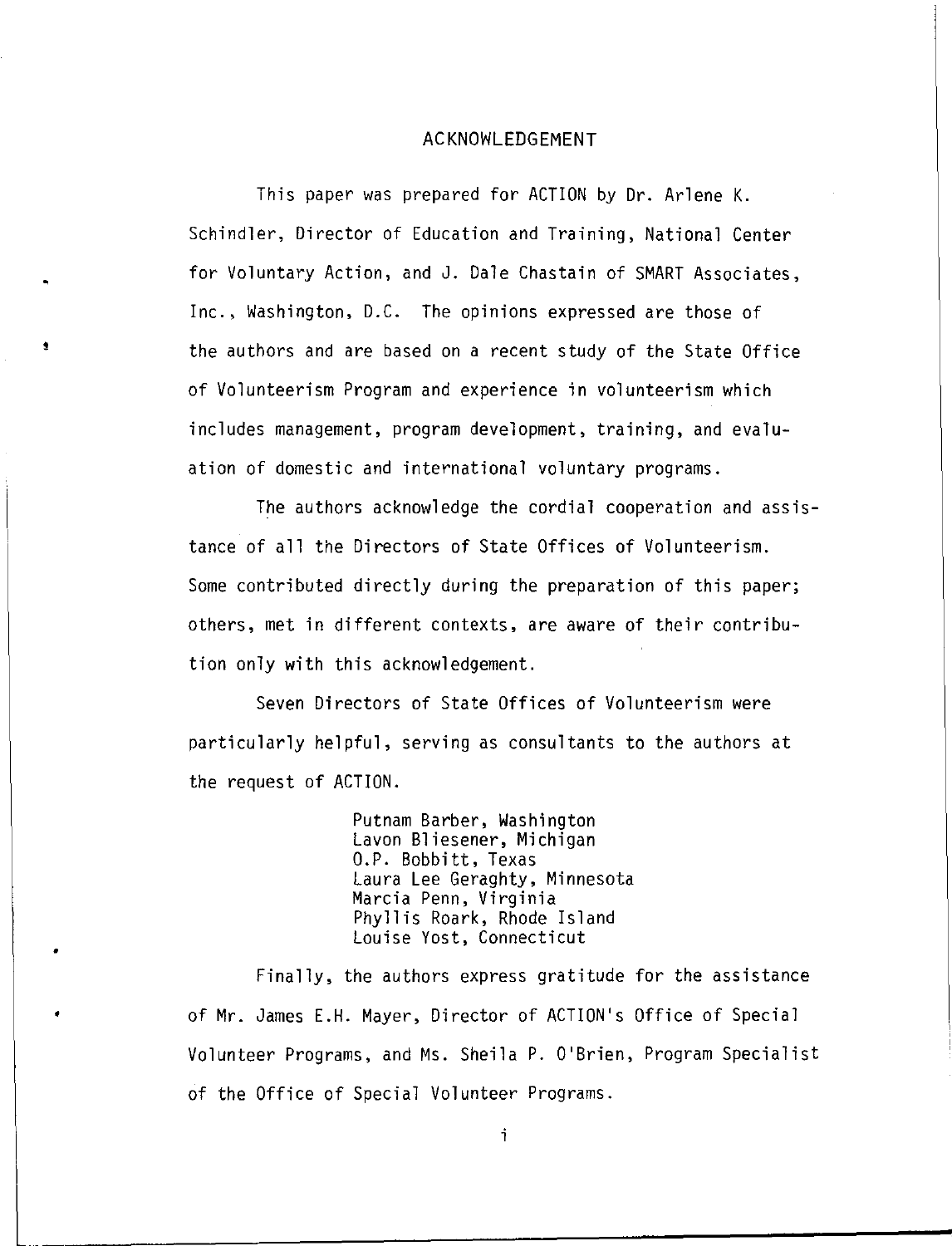# EXECUTIVE SUMMARY

This Paper supports the following positions:

1. The State Office of Volunteerism Program, designed to promote and coordinate volunteerism in the state government and among other public and private agencies, provides a new and unique function. The Program should be continued and expanded.

•

'

- 2. The broad, non-restrictive nature of the Guidelines has given the State Offices of Volunteerism the freedom to respond to locally defined needs with relevant activities. ACTION should continue to support a substantive orientation program for staff who may have difficulty in translating broad purposes into functions appropriate to the individual state.
- 3. The State Offices of Volunteerism, assisted by ACTION, should develop a 'cost-benefits' measurement to demonstrate the quantitative contribution of volunteerism within the various states.
- 4. Added emphasis should be given to implementing the Information Collection and Dissemination function. An information system should be established which is uniform throughout the network of State Offices of Volunteerism and which provides a broadened base of readily available information.
- 5. The distinct needs and specific resources of each state mandate that the individual State Office of Volunteerism defines its role with the state government and private voluntary groups and determines the activities that best fulfill its purposes and functions.
- 6. The initial approval and continued visible support of the Governor are essential to the success of the State Office of Volunteerism.
- 7. The placement of the State Office of Volunteerism within a state government structure must assure that the interests of volunteerism among state government departments and throughout the state's private voluntary sector are served.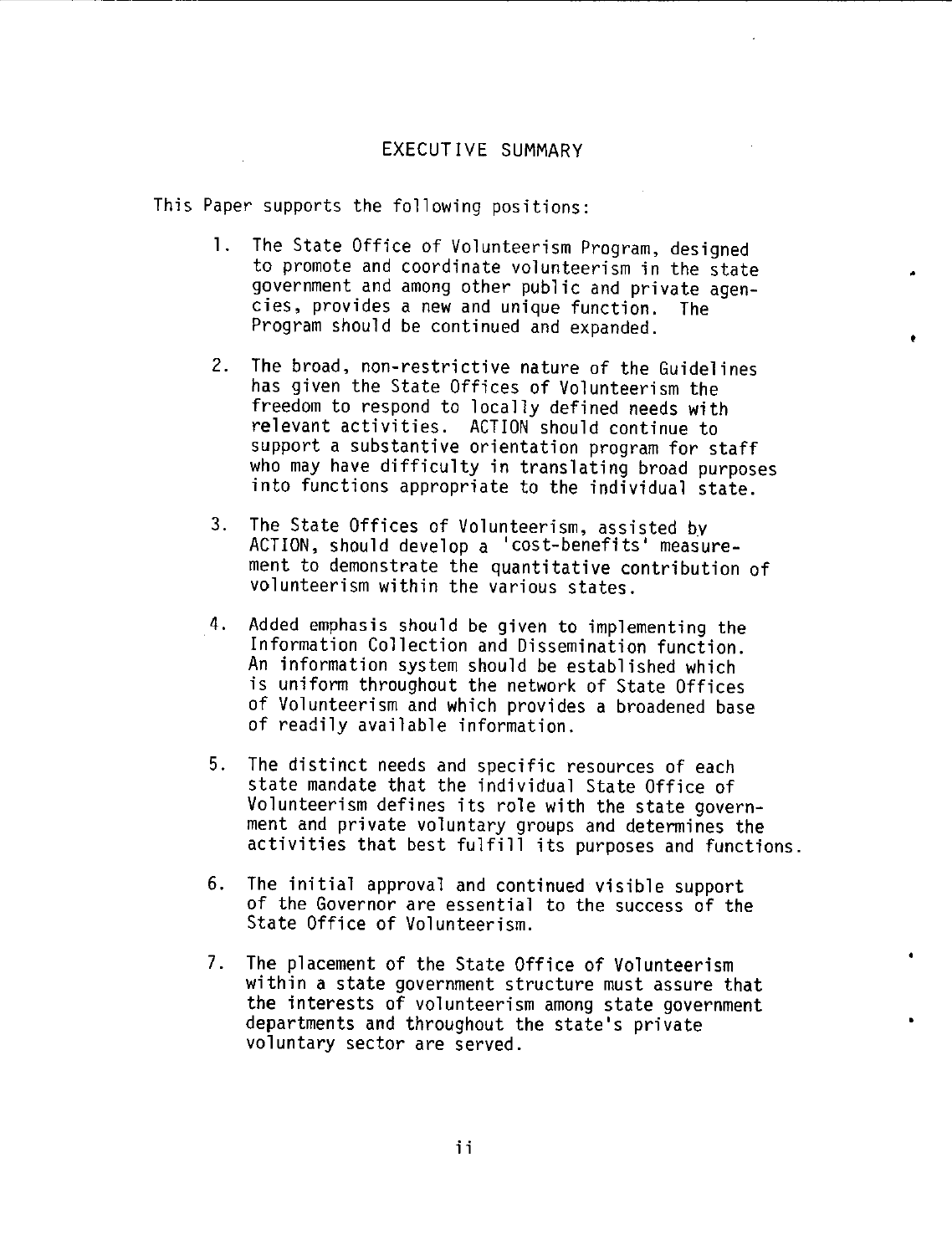### STATE OFFICE OF VOLUNTEERISM PROGRAM

The State Office of Volunteerism Program was established in March 1974 as an ACTION demonstration grant program to promote volunteerism at the state level. It is a program in which the national government encourages the voluntary movement in America, supporting its independence and promoting selfreliance.

•

•

Designed in cooperation with the 1973 National Governors' Conference, the Program was fashioned after offices of volunteerism already established by a few governors in their respective states. Using these existing programs as prototypes, the Program provided for an office of volunteer coordination to be located within the executive branch of state governments. These offices were intended to offer various types of support for the extensive network of government and private voluntary organizations within the states. They were intended to encourage and coordinate existing voluntary programs within state government departments and to assist with design and development of additional voluntary offices and programs. Local, private voluntary organizations within the states were to be assisted and supported, as were the programs of ACTION and other national voluntary organizations.

Fifteen (15) grants were made to states during the first year. Since 1974, thirty-four State Offices of Volunteerism have received ACTION grants. Twenty-nine Offices continue to receive financial assistance from ACTION.

 $\mathbf{I}$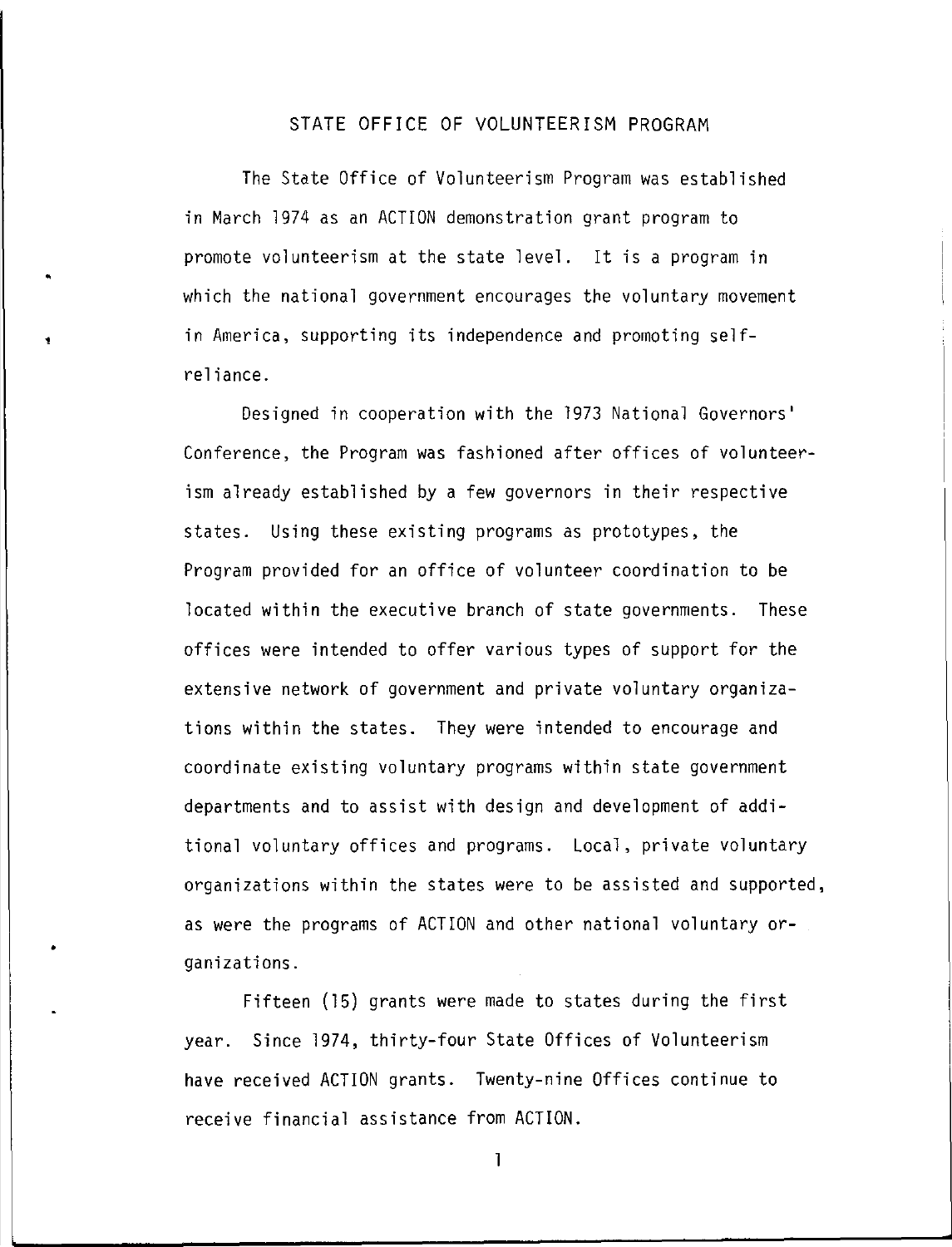| STATE OFFICES OF VOLUNTEERISM WITH ACTION FUNDING<br>Years with funding |                    |                         |                              |              |
|-------------------------------------------------------------------------|--------------------|-------------------------|------------------------------|--------------|
| States                                                                  | 1974               | 1975                    | 1976                         | 1977         |
|                                                                         |                    |                         |                              | (incomplete) |
|                                                                         |                    |                         |                              |              |
| Alaska                                                                  |                    | х                       | х                            |              |
| Arizona                                                                 |                    | $\pmb{\times}$          | $\pmb{\times}$               |              |
| Arkansas                                                                | $\pmb{\mathsf{x}}$ | $\pmb{\mathsf{x}}$      | $\pmb{\mathsf{X}}$           |              |
| Connecticut                                                             |                    |                         | $\bar{\mathsf{X}}$           |              |
| Florida                                                                 |                    |                         | $\pmb{\chi}$                 |              |
| Georgia<br>Hawaii                                                       |                    | x                       | $\pmb{\chi}$                 |              |
| Indiana                                                                 | $\pmb{\mathsf{x}}$ | X                       | X<br>$\mathsf{\overline{X}}$ |              |
| Iowa                                                                    |                    |                         | X                            |              |
| Kansas                                                                  |                    | $\pmb{\mathsf{X}}$      |                              |              |
| Kentucky                                                                |                    |                         | Χ                            |              |
| Louisiana                                                               |                    |                         | X                            |              |
| Maine                                                                   |                    | x                       | $\pmb{\mathsf{X}}$           |              |
| Massachusetts                                                           | X                  | Χ                       | X                            |              |
| Michigan<br>Minnesota                                                   | $\pmb{\mathsf{x}}$ | Χ                       | X                            |              |
| Mississippi                                                             |                    | X                       | x<br>$\pmb{\chi}$            |              |
| Missouri                                                                | $\pmb{\chi}$       | X                       | x                            |              |
| Montana                                                                 |                    |                         |                              | $\mathsf X$  |
| Nevada                                                                  | $\pmb{\mathsf{X}}$ |                         |                              |              |
| New Jersey                                                              |                    |                         | x                            |              |
| New Mexico                                                              |                    | $\pmb{\mathsf{x}}$      | x                            |              |
| North Carolina                                                          | X                  | $\pmb{\mathsf{X}}$      | Х                            |              |
| North Dakota                                                            | $\bar{\mathsf{x}}$ |                         |                              |              |
| Oklahoma                                                                | $\bar{\mathbf{x}}$ | x                       | х                            |              |
| Oregon<br>Rhode Island                                                  | Х                  | X<br>$\pmb{\mathsf{x}}$ |                              |              |
| South Carolina                                                          | $\bar{\mathbf{x}}$ | Χ                       | X                            |              |
| Tennessee                                                               |                    | $\pmb{\chi}$            | $\frac{x}{x}$                |              |
| Texas                                                                   | х                  | х                       | x                            |              |
| Utah                                                                    | $\bar{\mathsf{X}}$ | $\pmb{\mathsf{x}}$      | $\mathsf{\chi}$              |              |
| Vermont                                                                 | $\bar{\mathsf{X}}$ | X                       |                              |              |
| Virginia                                                                | $\bar{\mathsf{X}}$ | X                       | X                            |              |
| Washington                                                              |                    |                         | χ                            |              |
|                                                                         |                    |                         |                              |              |
|                                                                         |                    |                         |                              |              |
|                                                                         |                    |                         |                              |              |
|                                                                         |                    |                         |                              |              |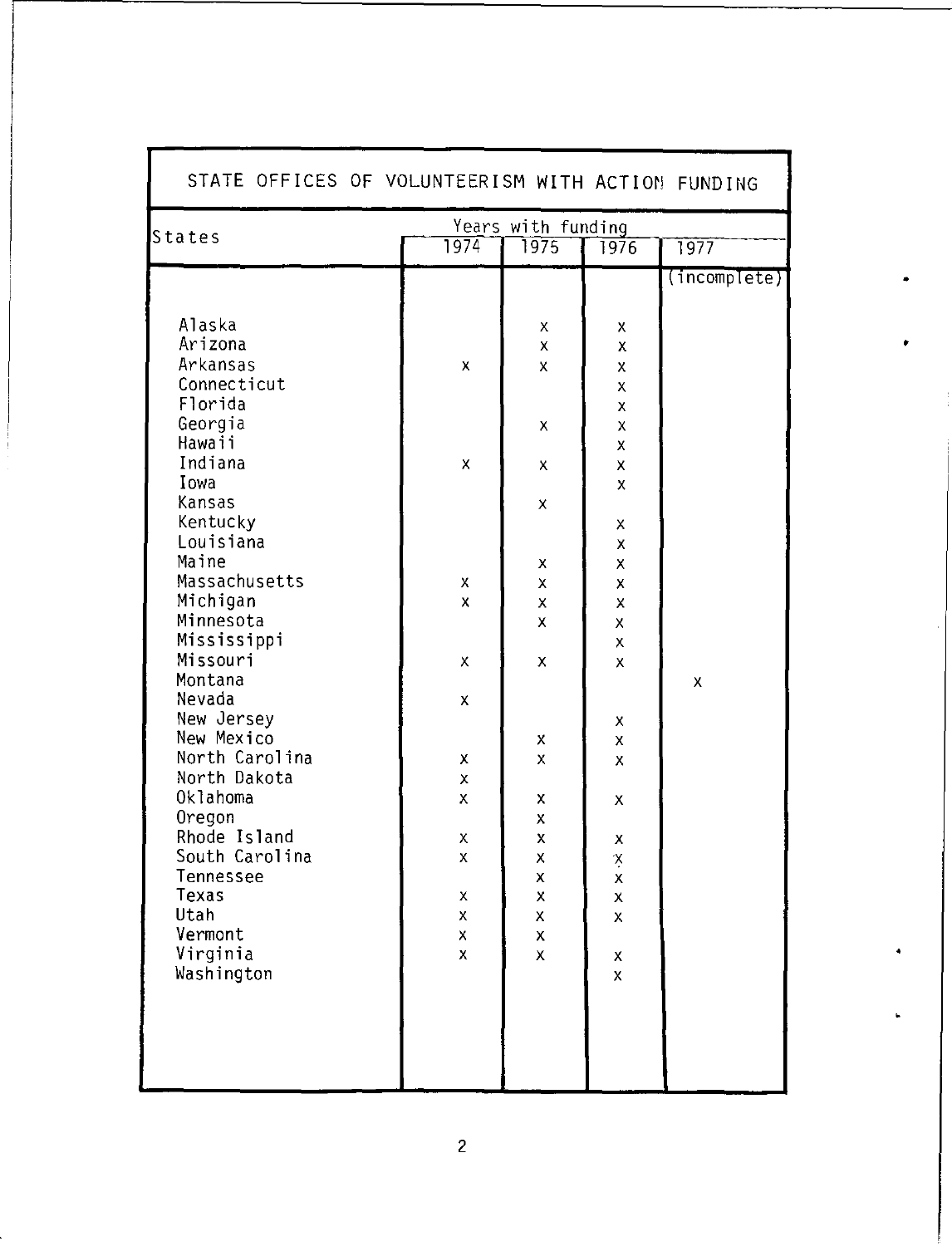Initial ACTION grants are in the \$40,000 to \$60,000 range, but constitute no more than seventy-five per cent of the annual budget projected by the State Office of Volunteerism. After the first year, ACTION's share is reduced and state governments assume a greater proportion of the financial support.

In mid-1975, ACTION, encouraged by the accomplishments of the State Offices of Volunteerism, accepted recommendations to:

- a) continue the program and provide third-year grants;
- b) introduce the program to additional interested states willing to commit state funds.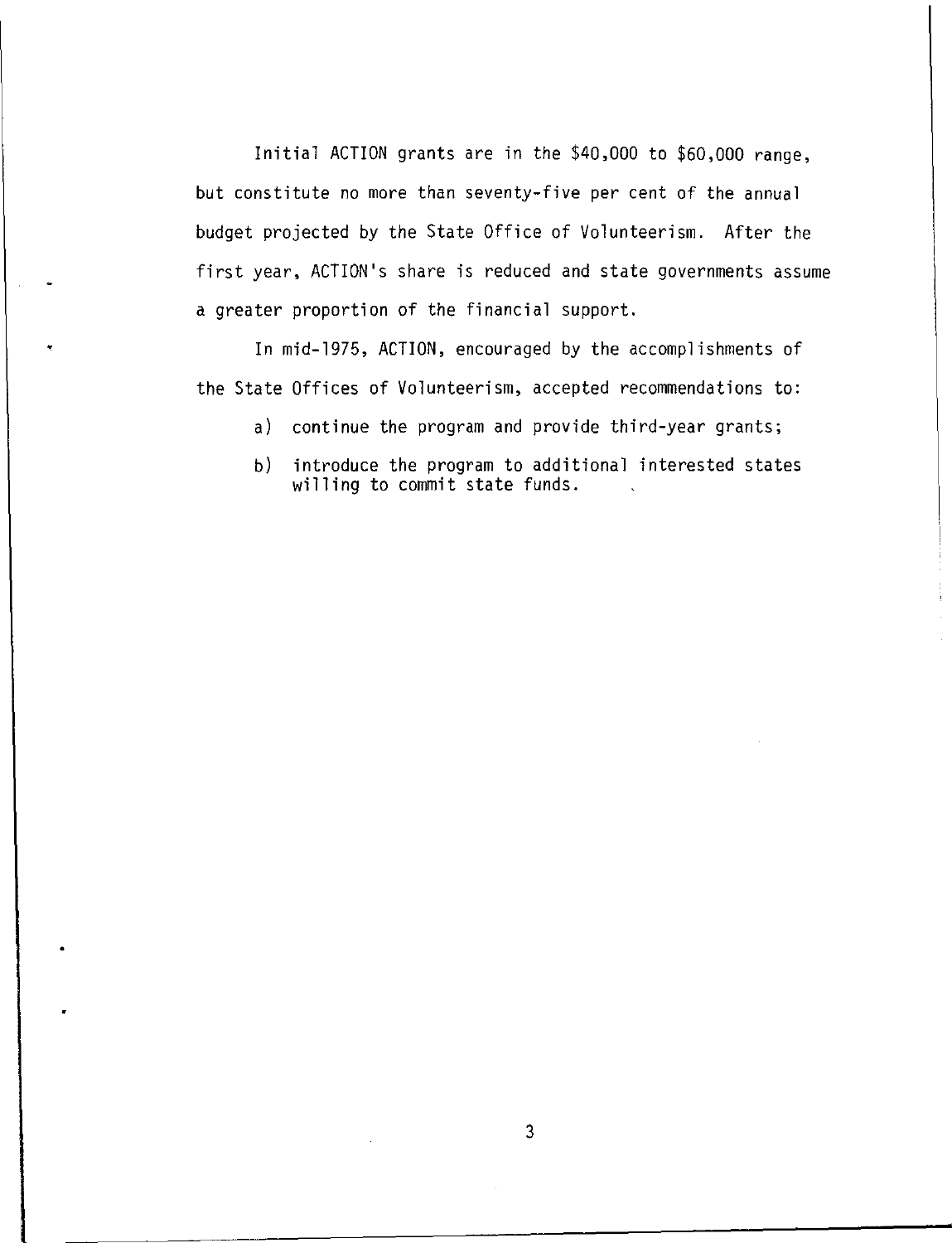# CITIZEN-GOVERNMENT PARTNERSHIP

•

•

Probably no feature distinguishes American democracy and influences the thinking and behavior of Americans more than the belief that citizens have the right and responsibility, individually and voluntarily, to create, manage, sustain, and revise their society. Voluntary citizen participation, associated with every aspect of American development and progress, has never diminished. It was the strength of the first small isolated frontier settlements and continues today. It moves governments. It is as comfortable in the corridors of power as in the parks with protest or the streets with demonstrations. It challenges and changes corporate boards. It actively rejuvenates the spirit and condition of neighborhoods and communities. It pleads, requests, and demands to be heard on issues of social justice, public service, political innovation, and economic change. It commands attention and is the enduring vigor of the American community.

Many citizens speak of the importance of voluntary citizen participation. Its benefits are seen as mutual; the individual, the organization whether government or private, and the society develop and grow. Few persons, however, realize the magnitude of the volunteer community. The awesome involvement in volunteer activities is demonstrated by the statistic that twenty-four per cent of all Americans over the age of  $13<sup>1</sup>$  gave without payment some of their time to as many as six million organizations

 $\sqrt{2}$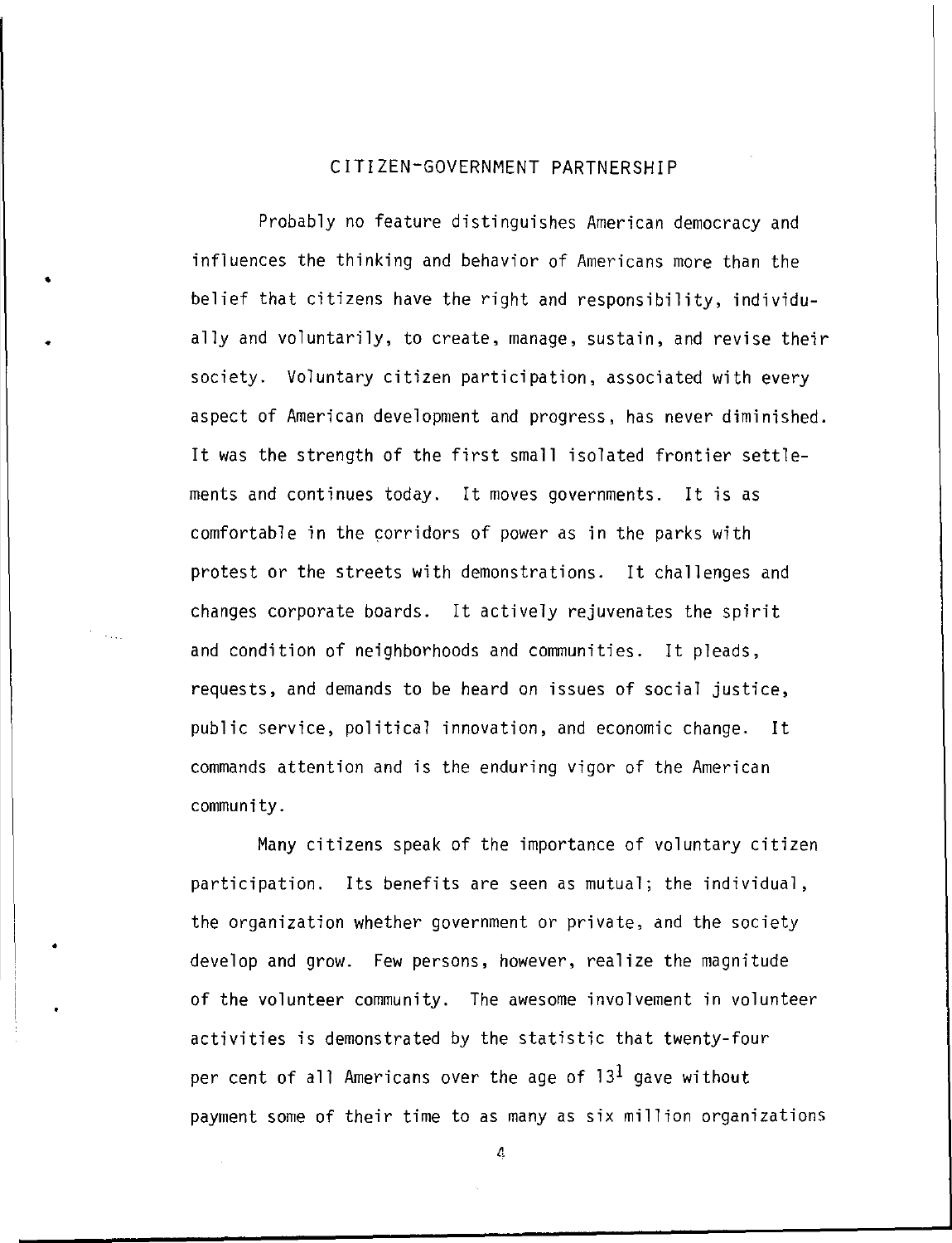in the voluntary sector. They contributed more than fifty billion dollars in service to a host of groups including 350,000 religious organizations, 37,000 human service agencies, 6,000 museums, and l ,700 symphony orchestras. They served in 6,000 block associations in New York City alone.<sup>2</sup> The impact of volunteerism and citizen participation is seen in:

- ♦ INITIATION OF NEW IDEAS AND PROCESSES in areas where public agencies lack knowledge or are less free to venture;
- ♦ DEVELOPMENT OF PUBLIC POLICY by producing research and analysis, information and viewpoints, clarifying and defining issues for consideration;
- ♦ SUPPORT OF MINORITY OR LOCAL INTERESTS and the ability to experiment with new ideas less cautiously than government;
- ♦ PROVISION OF SERVICES that the government is constitutionally barred from providing;
- ♦ OVERSEEING GOVERNMENT and encouraging better performance and coordination of civic duties;
- STIMULATION AND CONSIDERATION of activities in which government or business, or both, interact with voluntary groups to pursue public purposes;
- ♦ DIRECT INVOLVEMENT IN PROGRAMS concerned with issues of ecology, consumer protection, poverty, health, minorities, public interest laws, civil rights, etc.<sup>3</sup>

Edward C. Lindeman ponders in his Fantasy the vicissitudes of Democracy and wonders what would happen if, in the United States, all citizens who work for nothing, who serve as volunteers, were suddenly to 'go on strike.'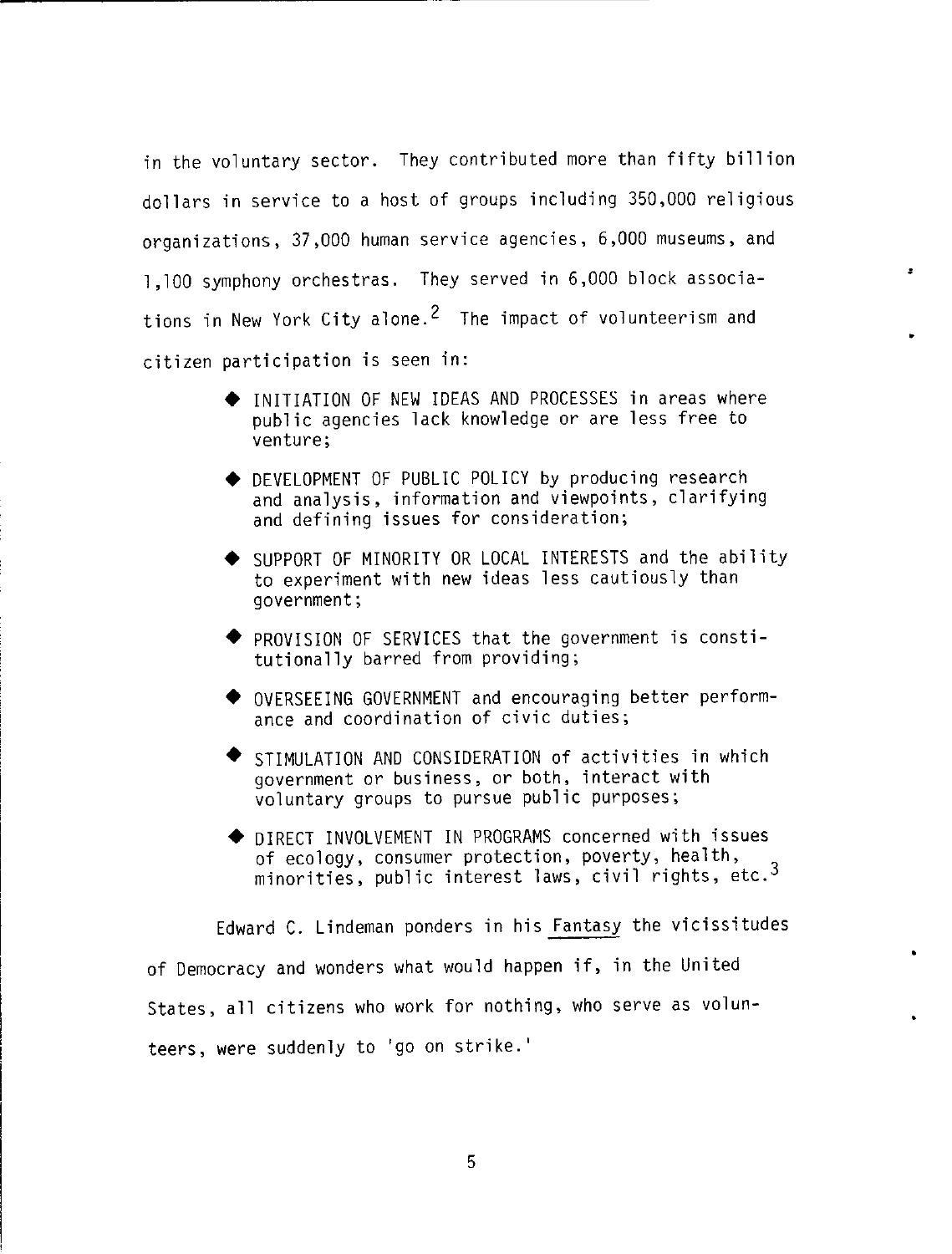*"This band of strikers would include all trustees of colleges, universities and private schools: all* members of local school boards; all directors of private *institutions and agencies; all solicitors of community chests; all lay boards ccllaborating with public insti*tutions and agencies; all committee members of private institutions and agencies; and that great host of citizens who serve multitudes of educational, welfare, health and recreational organizations in one capacity or another *How Zarge would the total be?* 

•

What would happen if this corps of citizens who *labor without pay, who exercise their own free will in chocsing the functions they will perform, were to resign their posts, refuse to attend meetings, to disengage themselves from aZl responsibilities ? I-i; 1:s difficult*  to imagine what American life minus its volunteers would *be like .* .. " 4

Were it possible to record the issues on which citizens have voluntarily banded together in concerted expenditure of creative energies, there would be a catalogue of America's rriorities. There would be a statement about the desired society; an indicator of the future. Contemporary America is the consequence of the written reflections of a very few, whispered by an aroused some, shouted later by the mobilized many. Jimmy Carter, the candidate, stating aspirations for America, drew attention regularly to the need for citizen involvement. He encouraged Americans to see their participation as necessary in making the established systems responsive and representative. President Carter exhorted citizens to participate in creating the American dream: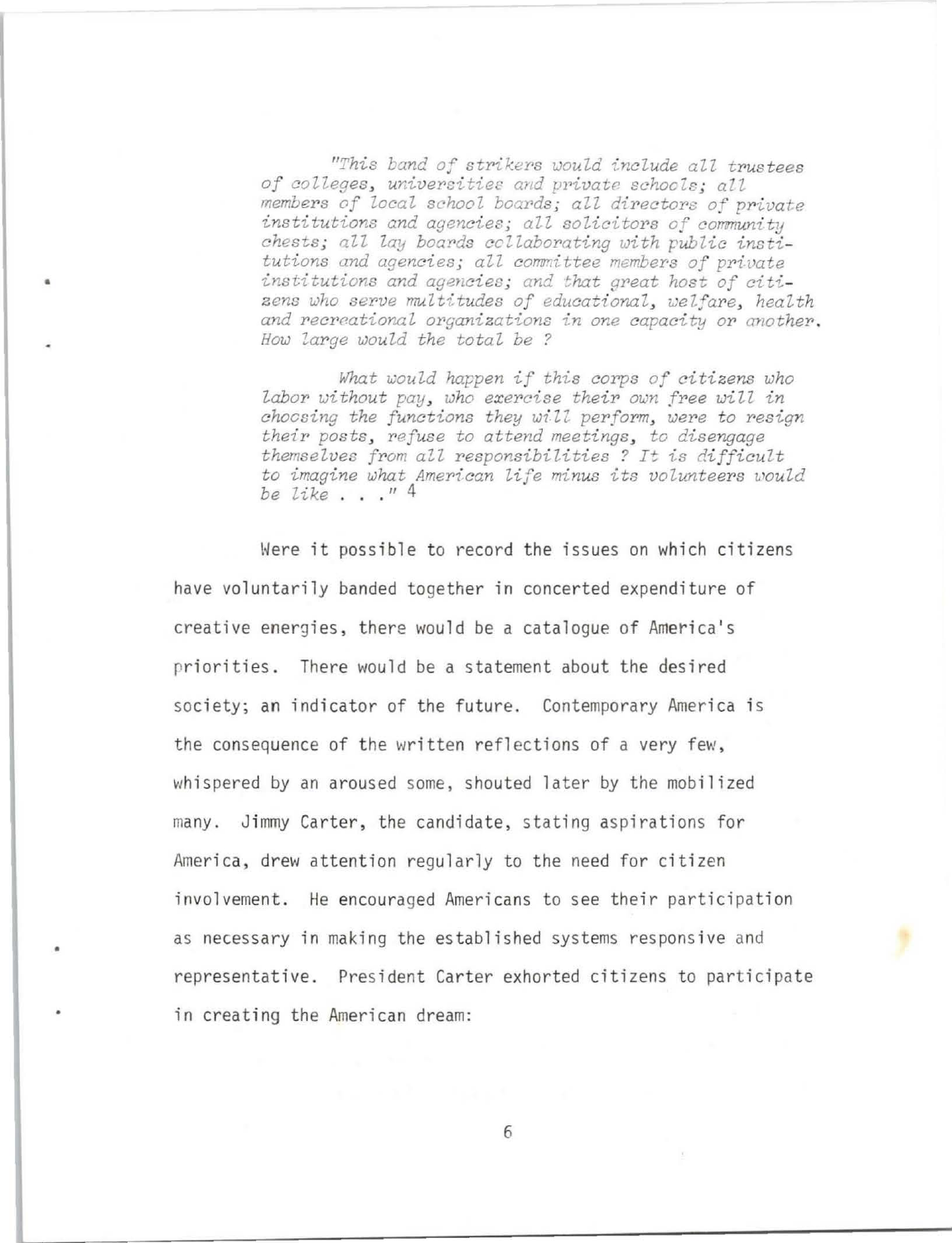*"This inauguration ceremony marks a new beginning, a new dedication within our goverwnent, and a new spirit among us all. A President may sense ond proclaim that new spirit, but only a people can provide.* 

*Ours was the first society openly to define itself in terms of both spirituality and of human liberty. It is that unique self-definition which has given us an exceptional appeal* -- *but it also imposes on us a special obligation* -- *to take on those moral duties which, when assumed, seem invariably to be in our best interests. Let us create together a new national spirit of unity and trust.* 

*These are not just my goals. And they will not be my accomplishments, but the affirmation of our nation's continuing moral strength and our belief in an undiminished, ever-expanding American dream.* <sup>11</sup>*5* 

The sentiments, differently phrased and accented than by many who preceded President Carter, express the American heritage of citizen-government partnership. They focus on the reality that the sense and essence of community are strengthened with voluntary citizen participation in defining and managing public authority and services.

Today, government encouragement of volunteerism and citizen participation is accepted and expected. It is an important way of renewing citizen-government partnership, which requires initiative and response by both potential partners. If there is to be a partnership, governments must promote 'voluntary collaborative activities' in government agencies and programs. They must encourage citizen participation. For the citizenry, the initiative must be to claim, even to re-claim, work and tasks that are appropriately voluntary. Additionally, it must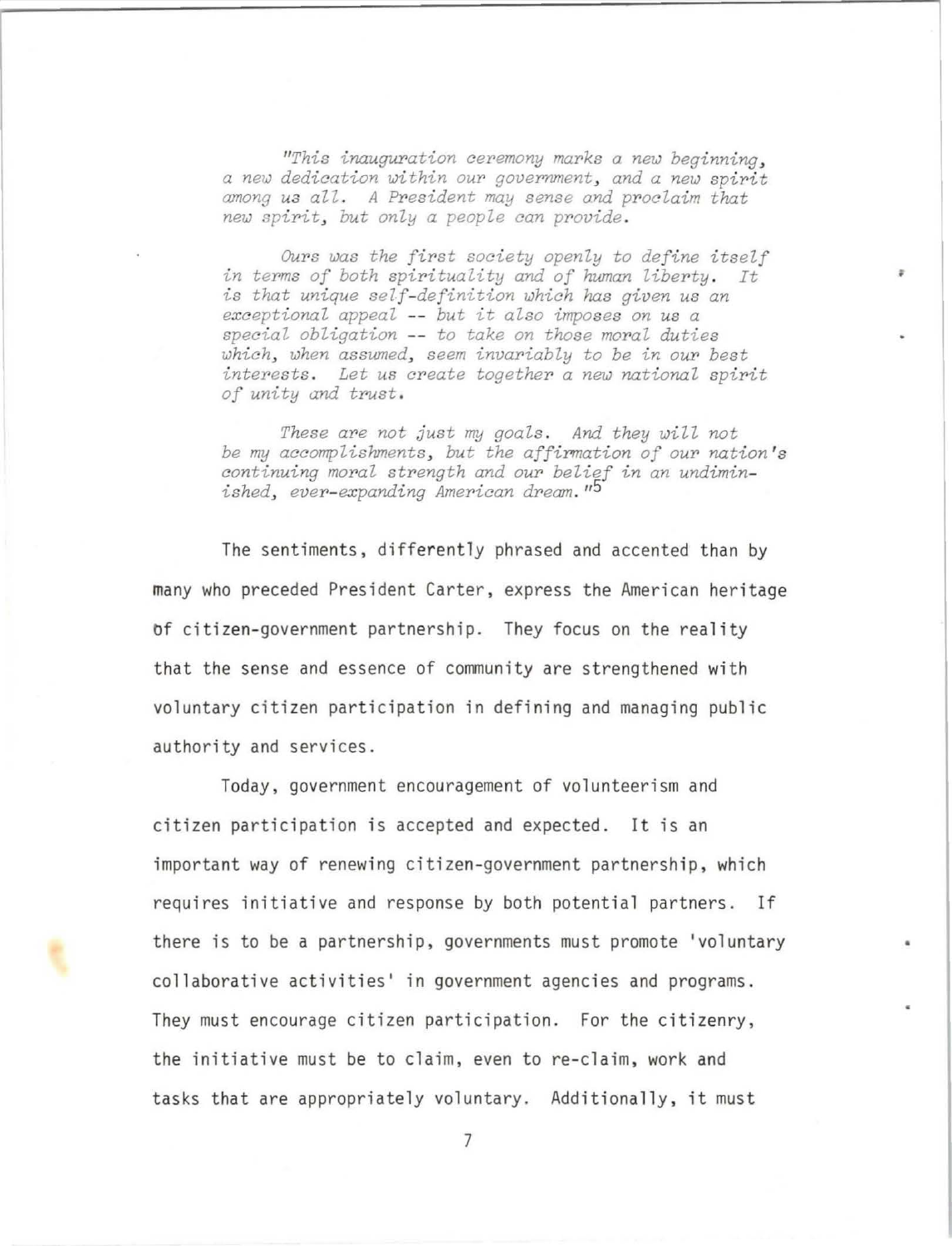respond to volunteer opportunities extended by governments to participate in government financed and managed programs.

•

With a renewed partnership the citizen voluntary sector and the government may at times merge and blur, at times be independent, yet at all times should recognize interdependence. In every instance, the hope to renew the partnership supports the expectation for, and acceptance of, government initiatives to expand volunteerism both within and without government. This role of government to encourage and support is particularly visible in the State Office of Volunteerism Program.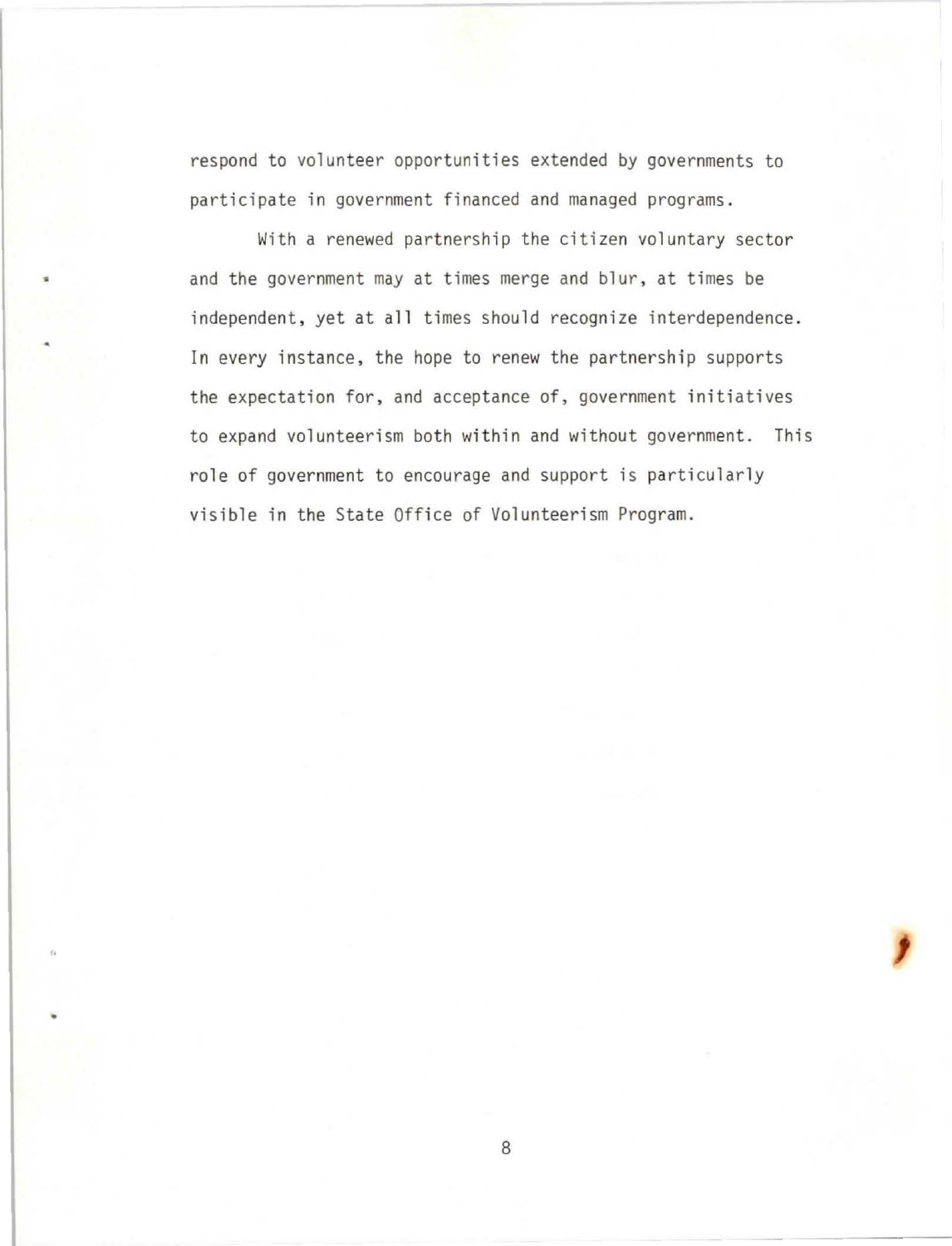# CONSTITUENCY AND ACTIVITIES

"The purpose of State grants is to expand and/or improve the voluntary services of State agencies in the areas of human, social and environmental needs with particular attention to poverty problems. This will be accomplished by: 1) establishing a volunteer coordinating function at the State level; 2) promoting and coordinating voluntarism in State government and among local and private agencies; 3) providing for appropriate liaison with existing ACTION programs."<sup>6</sup> (Underlining added.)

This broad statement of purpose has encouraged State Offices of Volunteerism to define an equally comprehensive constituency within the states. They view their constituency as the people who have responsibility and preference for the accomplishment of tasks involving volunteers in significant ways. Voluntary programs exist in nearly every aspect of social life -- human services, civic participation, community improvement, arts and humanities, neighborhood self-help, religion, disaster and emergency relief. Not surprisingly then, the constituency of the State Offices of Volunteerism touches the full range of social life.

Some State Offices of Volunteerism have concentrated on encouraging voluntary programs within state government departments. This encouragement has contributed to the improvement of existing voluntary programs; it has also assisted with the development of new programs. State Offices of Volunteerism have: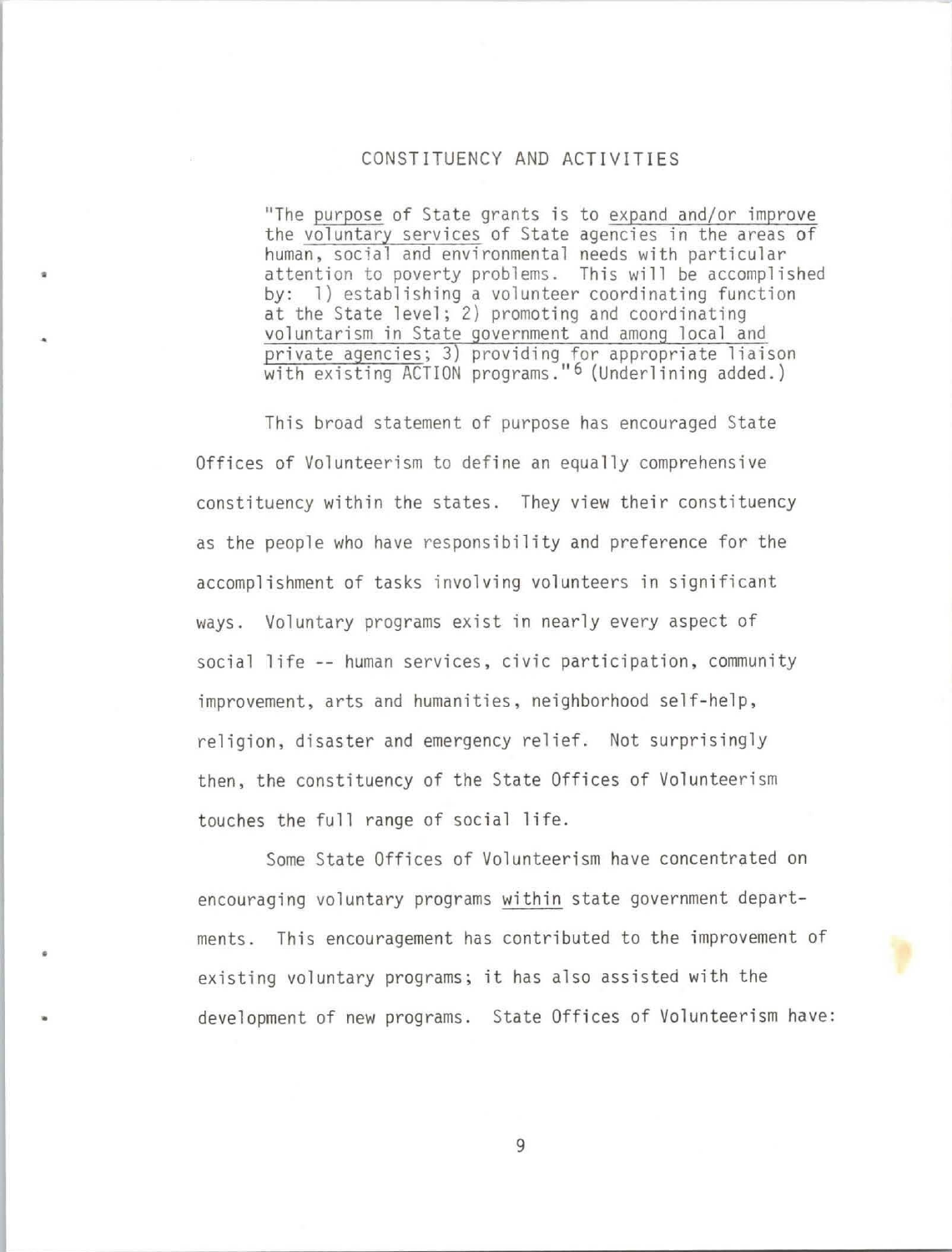- ♦ assisted state government departments in *developing*  policies and programs for volunteerism;
- ♦ *coordinated program planning* sessions for government departments with voluntary groups;

'

•

•

- ◆ *provided professional training* to supervisors of volunteers in state agencies;
- ♦ *assessed needs* among the various volunteer advisory board members of state agencies;
- ♦ *compiled statistical data* for evaluating the dimension and value of volunteerism in state governments.

Some State Offices of Volunteerism have focused equally on

government and private volunteerism. They have:

- ♦ *organized events to recognize outstanding volunteers*  for the benefit of volunteerism throughout the state;
- ♦ *coordinated conferences and workshops* for managers of voluntary programs to improve involvement of volunteers;
- ♦ *published and circulated newsletters and calendars*  of events for the volunteer community;
- ♦ *created community resource centers* providing access to literature and materials on volunteerism;
- ♦ *assisted the continuation of local bicentennial committees* as community improvement associations.

Every State Office of Volunteerism has recognized that each constituency is also an important resource for the Office and the voluntary sector. Consequently, they have:

- initiated community meetings of volunteers and volunteer supervisors to discuss common needs of the voluntary sector;
- $\blacklozenge$  contributed to the efficient use of existing resources within the volunteer community by reducing duplication of effort;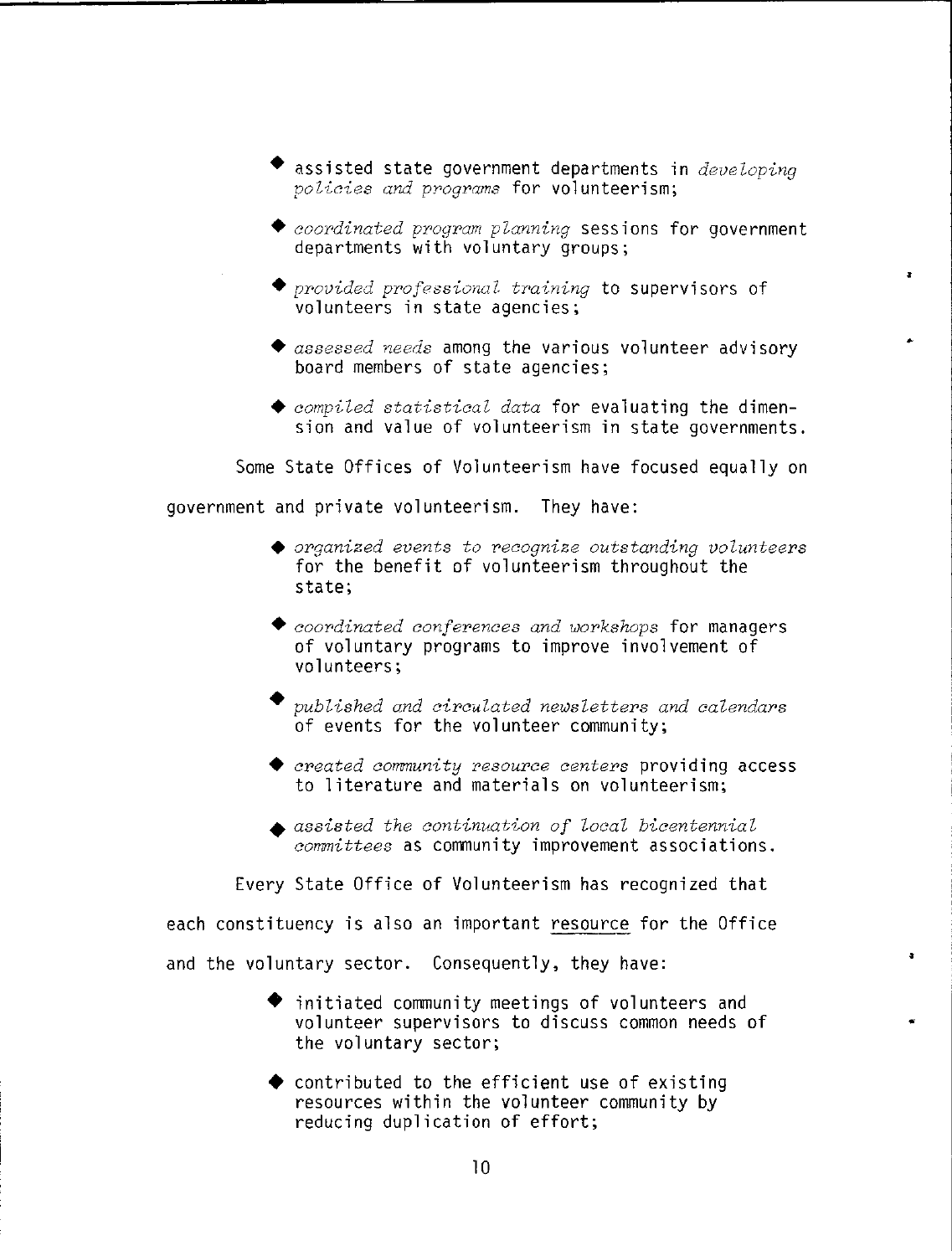- utilized training and recruiting capabilities of voluntary associations for benefit of volunteerism within state government;
- relied on a 'ready volunteer pool' for emergencies and disaster relief;

•

•

•

- ♦ distributed publications and fact sheets of voluntary agencies to the entire volunteer community;
- $\blacklozenge$  encouraged and jointly sponsored activities undertaken by voluntary groups in order to benefit volunteerism generally.

Whatever the emphasis, the activities undertaken demonstrate the role that State Offices of Volunteerism can play as they respond to locally defined concerns. In program, organization, and emphasis, similarities among a few states exist; in other aspects, Offices are very different. Each State Office of Volunteerism has fashioned its own identity. Indeed, the most notable feature of the State Offices of Volunteerism is the distinctive, unique, and individual character each has assumed. This refreshing phenomenon must surely be credited to the innovators of the State Office of Volunteerism Program who had the fortunate insight that permitted relevant programs to be developed within broadly stated purposes and guidelines.

The freedom to define local needs within each state and respond with relevant activities results directly from the non-restrictive nature of the Guidelines. The Guidelines' broad treatment, particularly in the areas of purpose and function, must be seen as having encouraged local interpretation and desired flexibility. It may well be that the first Directors of the State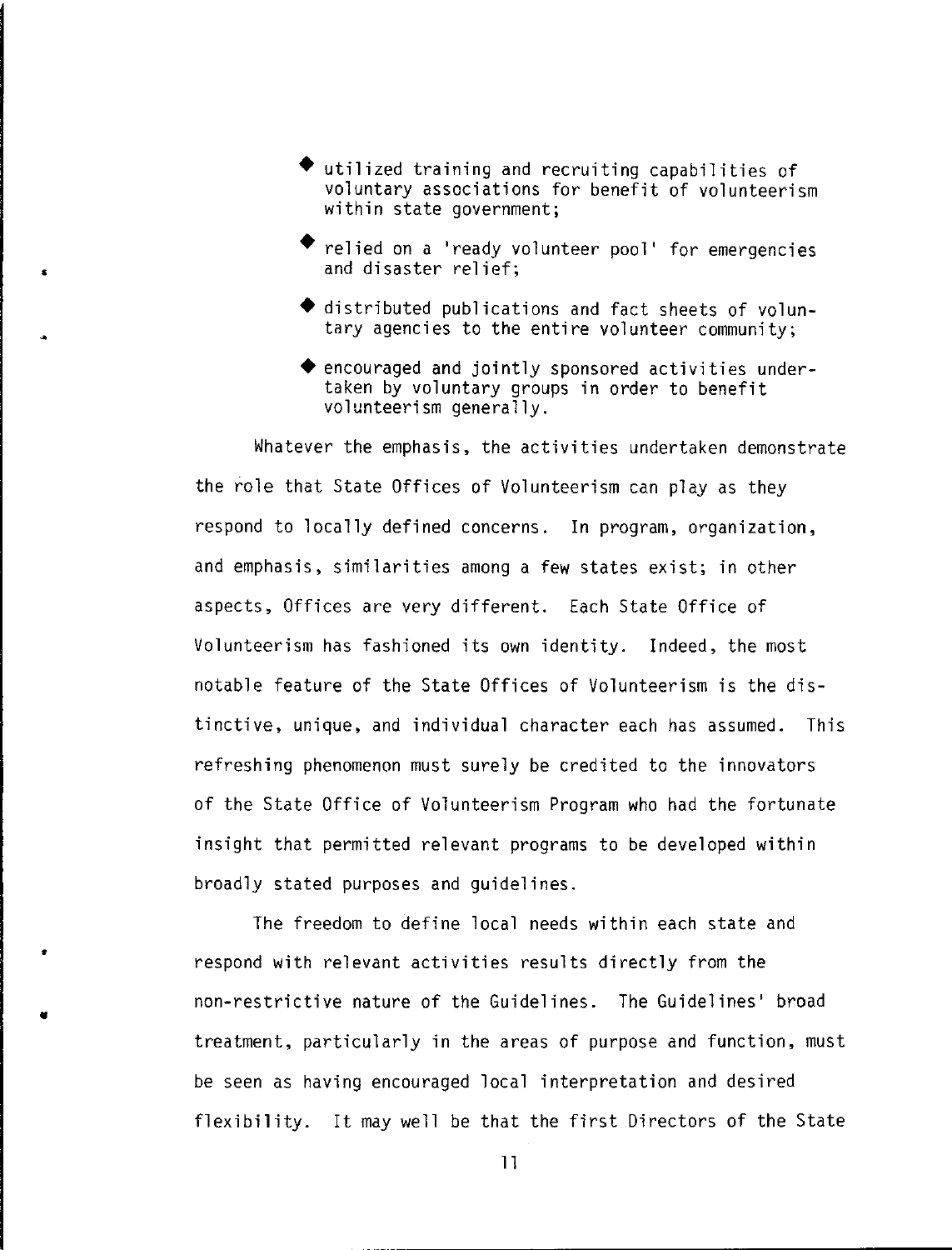Offices of Volunteerism, eager to establish a successful program, were initially frustrated by limited examples and experience and the absence of specific 'how-to-do's.' Nevertheless, many Directors, aware of the concerns of their communities and understanding the communication channels and systems by which government relationships are maintained, creatively established responsive and dynamic programs. Those Directors who failed to see absence of restriction as a license for responsiveness sought and did not find specific direction in the Guidelines. And so it should be. In the areas of purpose and function, the Guidelines ought not be specific. Consistency of the activities among the states is not necessarily a virtue.

•

•

 $\mathbf{r}$ 

The unique contribution of ACTION was the invitation to each State Office of Volunteerism to define its own appropriate ways for serving the volunteer community and encouraging meaningful, rewarding citizen participation within the state. The inherent responsibility of ACTION to the Program derives from these same broad purposes. It is important that any new Directors of State Offices of Volunteerism receive thorough orientation to the Guidelines; that they understand the intention; that they are encouraged to proceed effectively and creatively in responsively ordering the priorities of need and program. Now there are successful State Offices of Volunteerism established and performing excellently. These can be used as models and demonstrations. There are talented, experienced Directors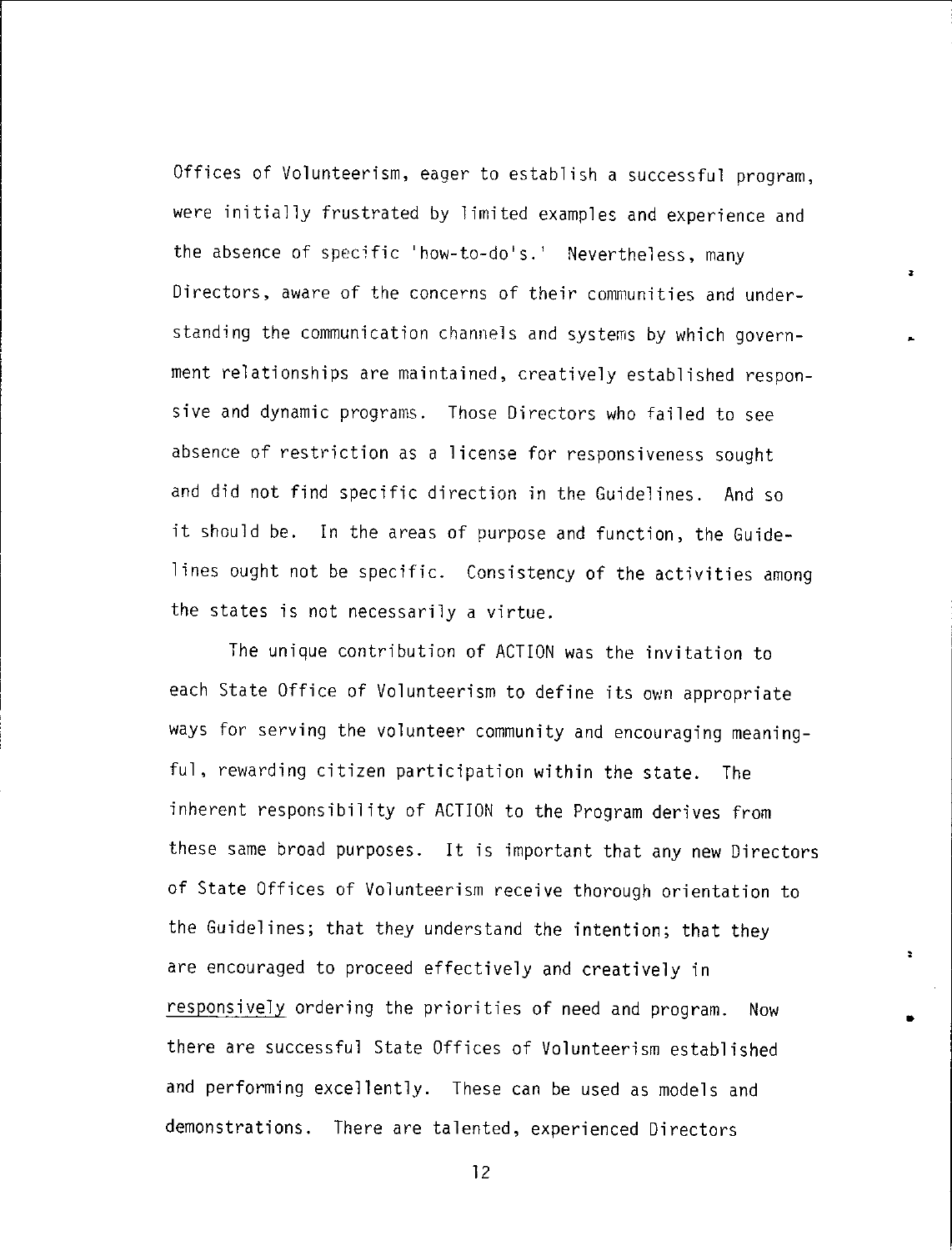who can assist through example. The task of orientation may be simplified, but it is no less important.

•

•

•

New Directors need to understand, and experienced Directors must be reminded, that each State Office of Volunteerism has different resources, each is working with specific legislative and citizen concerns. The way chosen to use resources in addressing concerns determines the role that the State Office of Volunteerism will play and greatly affect its relationships with other voluntary organizations. Most State Offices of Volunteerism, over the course of three years, have worked out responsive and accepted roles. The role of the State Office of Volunteerism is frequently described as being the: l) on-going advocate for volunteerism in the state; 2) promoter of citizen participation within state government; and 3) facilitator of linkages among the various groups in public and private volunteerism.

In fulfilling this role, State Offices of Volunteerism readily assume the coordinating and promotional functions. Private agencies quickly assign these functions to them. It is when the State Office of Volunteerism becomes involved in what may be described as direct management of volunteer programs, active recruitment, and placement that concerns about conflicting or competitive roles are expressed within the voluntary sectors . Groups other than the State Office of Volunteerism are more frequently accepted as having direct service responsibilities. The Voluntary Action Center, a private organization, for example,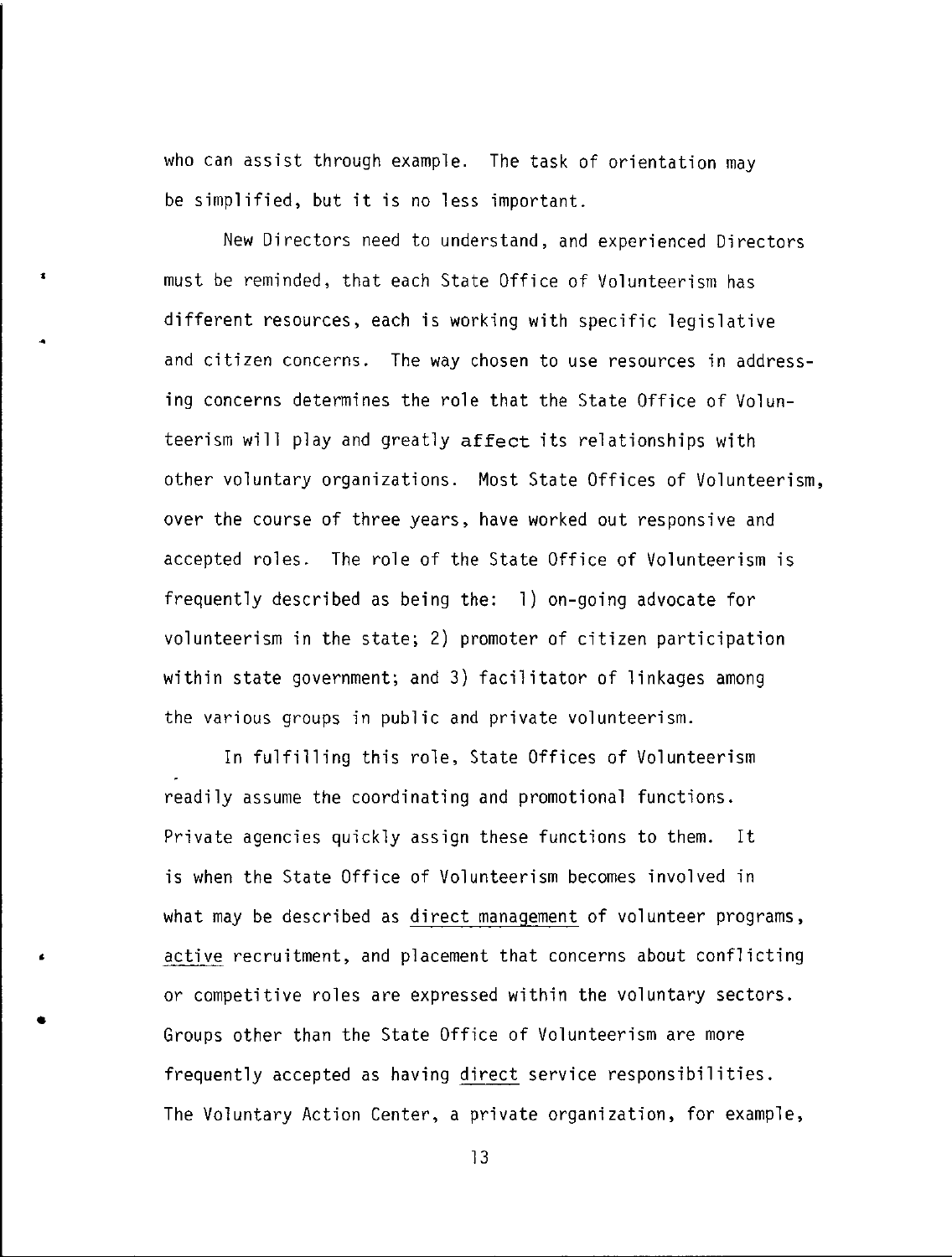is generally seen as the: 1) advocate for volunteerism at the local level; 2) provider of direct services by recruiting volunteers for local organizations, and 3) in some instances, fulfilling a technical services function.

Generally, the relationships between the State Office of Volunteerism and other volunteer organizations are mutually supportive. There ought be no competitors in volunteerism. There should be no need for turf protection. There are problems enough for all to share, but where the problem is one of relationship, it usually results from failure to identify which of the many groups in volunteerism has the most suitable and available resource. The function of recruitment of volunteers within a state demonstrates this point. Most State Offices of Volunteerism readily accept responsibility for recruitment when it is seen as part of promoting volunteerism through public information, recognition ceremonies, or in the encouragement given to state departments to involve volunteers. In most instances, they resist active recruitment which can be done more effectively by other groups. Local Voluntary Action Centers and Volunteer Bureaus are among these groups. These already have established systems and personnel trained to screen, interview, and recommend placement for citizens interested in volunteering. The 'recruits' may well be the result of the State Office of Volunteerism successfully promoting volunteerism through the media or the publicity resulting from having sponsored a Governor's recognition ceremony.

14

'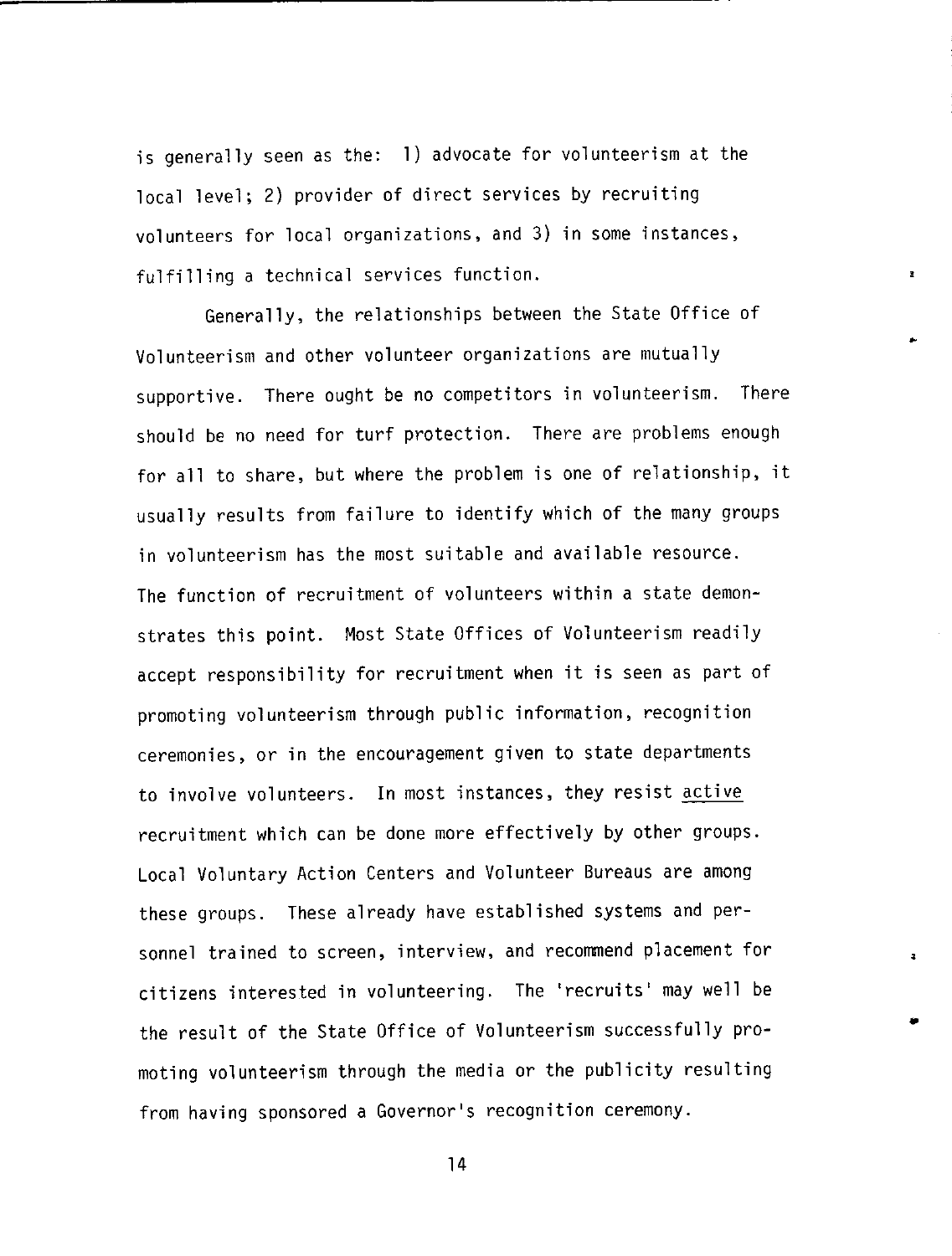This determination of role, which conditions the nature and quality of relationships, should and can only occur when the involved, affected groups of the state's public and private voluntary community jointly determine appropriate ways for fulfilling purposes and implementing functions. Successful relationships cannot be mandated. They are the demonstration of mutually agreed upon and accepted functions. Those that are translated into programs and activities for the State Offices of Volunteerism must be identified in concert with ACTION personnel and other appropriate groups within the state, both in the public and private sectors. The techniques for effective and enduring citizen participation must be learned and re-learned The recital of programs which died as a result of being defined by others than those most affected by the outcome, are lessons that ought not be ignored. What is appropriate in one state may very likely be inappropriate for another. ACTION has demonstrated its recognition of this by the nature of the purposes presented in the Guidelines. ACTION can provide guidance in resolving the dilemma of the role relationship by assisting in the development of a State Office of Volunteerism leadership with abilities to effect dialogue and establish united efforts among organizations with diverse skills, varied constituents, and different agendas .

•

•

 $\Delta$ 

There is one activity assigned to the State Offices of Volunteerism which should, however, be performed with consistency in every state. This is information collection and dissemination.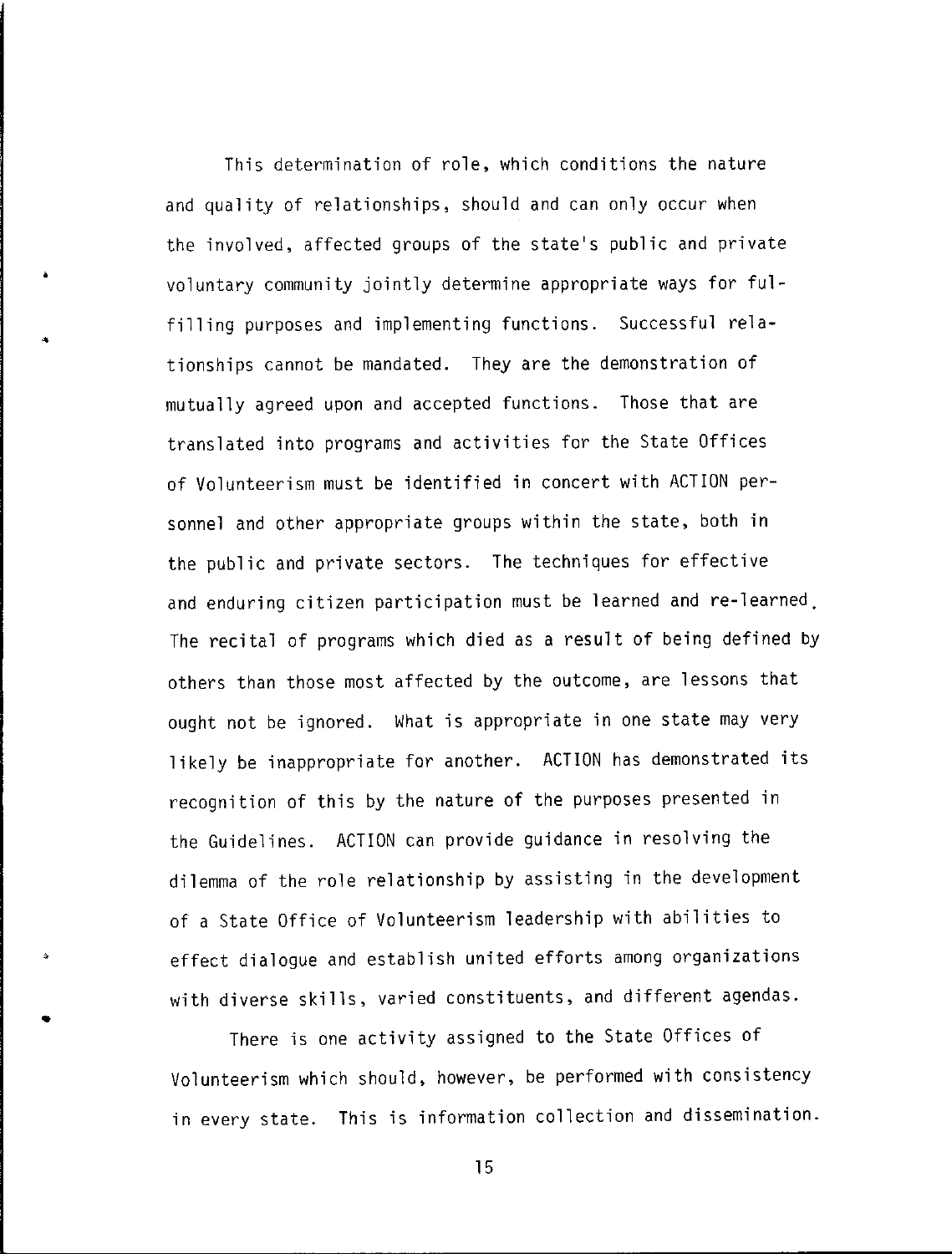Many Voluntary Action Centers and Volunteer Bureaus share this function but are quick to admit that they have neither the capability nor the interest in fulfilling this responsibility statewide. Few State Offices of Volunteerism are seriously engaged in this activity so, unfortunately, a necessary resource is frequently not available to the volunteer community.

•

•

The need for information is expressed so frequently that it is not necessary to present a wordy defense of the function of collecting and disseminating. It is important to remind one another that the collection of information is not sufficient, and is in fact useless, if there is no calculated determination as to what should be collected or no uniform, effective way to retrieve the information. According to Dr. Helga Roth, "the chief information consumers and/or producers are voluntary organizations and volunteer programs in churches, businesses, or government agencies. They need information both on a local and a national scope.'' She writes that the continuous flow from local communities to a broader resource (state or national) and back is a vital exchange of experiences and information, which when ''collected, synthesized and distilled builds a general body of knowledge in volunteerism and ensures continuous growth and renewal."<sup>7</sup>

The function of information collection and distribution is one that clearly belongs to the State Offices of Volunteerism. It is one which many Directors feel ill-prepared to undertake.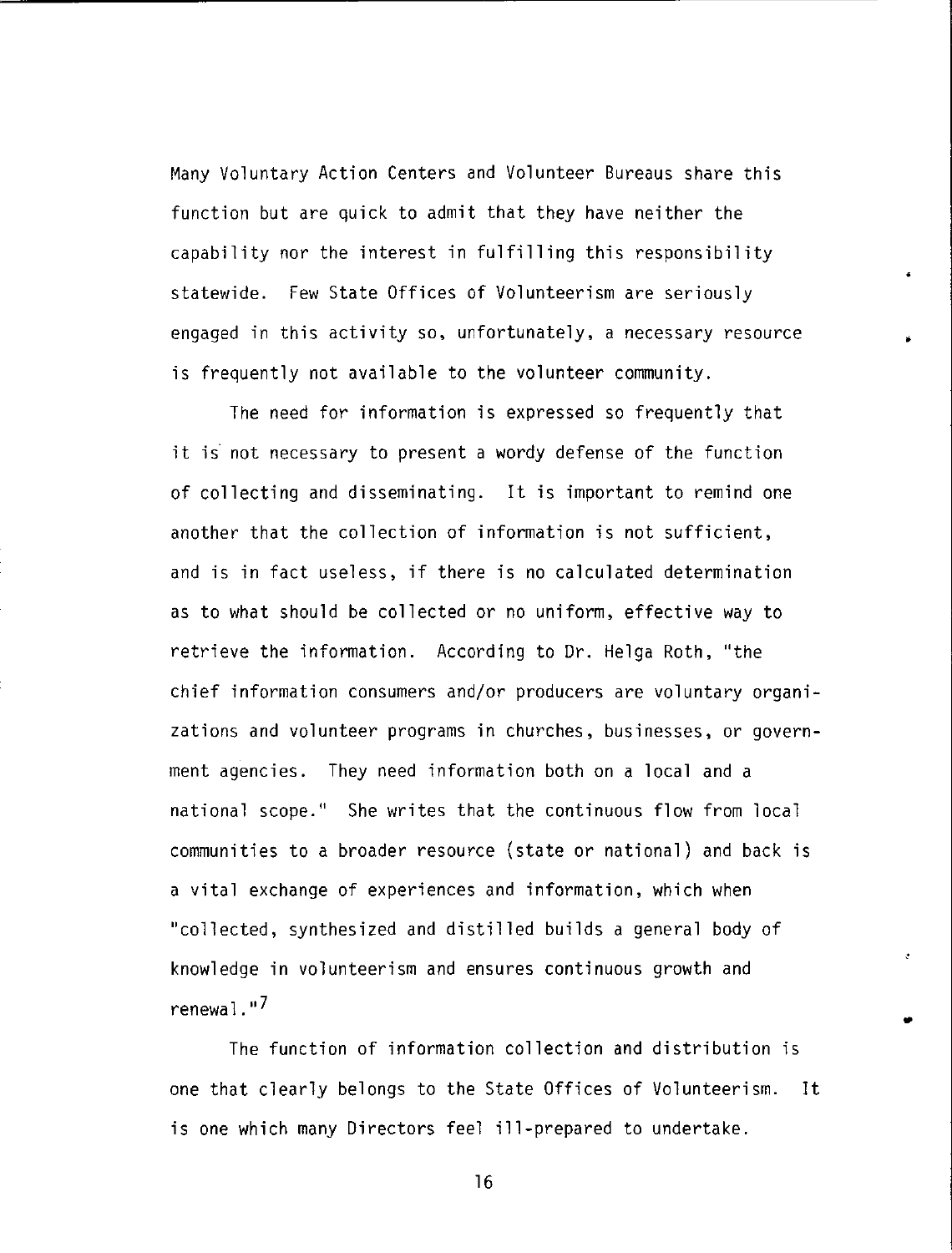Additionally, it is a function, unlike many others assumed by State Offices of Volunteerism, that is better if it is uniform and consistent in all the states. In this way, information would be exchangeable and add to the total national information base on volunteerism .

The State Offices of Volunteerism, with ACTION, might consider strengthening their program by undertaking a thorough investigation to:

- a) Determine the extent of information needs;
- b) Develop a uniform system;

•

- c) Train personnel to perform the necessary tasks;
- d) Explore support possibilities from ACTION to initiate and maintain state information centers since ACTION would be one of the greatest of those benefited.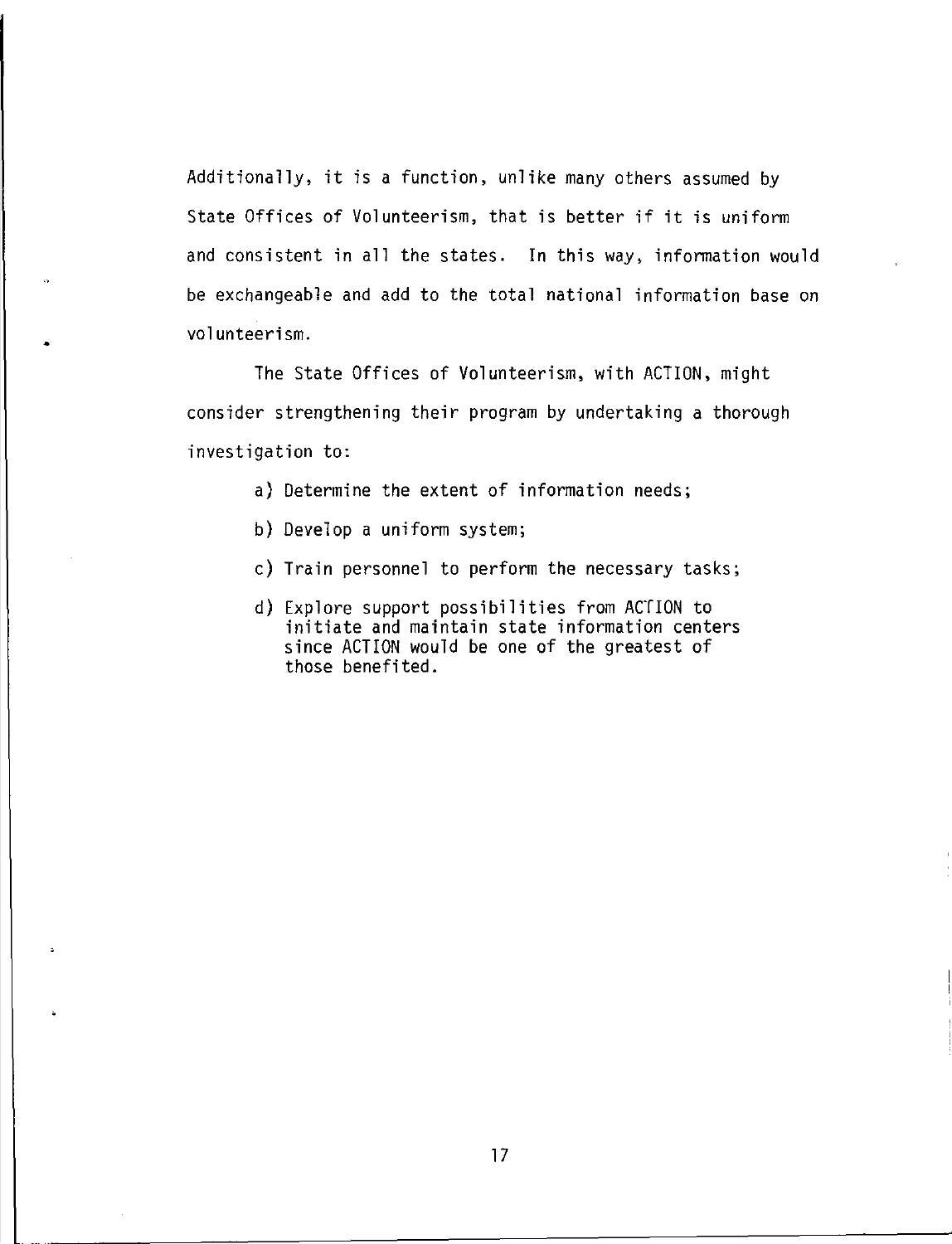#### MONEY AND STATURE

The continued effective operation of the State Offices of Volunteerism requires reflection and decision on two factors of vital importance. One is money; the second is the stature of the Office.

•

•

All governments currently experience gaps between available revenues and desired expenditures. The expected, traditional services of governments inflate in cost as do the additional services sought from governments. The tax base and revenues have not increased sufficiently to meet inflation and greater demands for more services, money is scarce and will remain so for a long time.

Despite these serious financial restrictions, State 0ffices of Volunteerism were created and in varying degrees financially supported by states. The inherent value of volunteerism and the ACTION grant encouraged states to approoriate money for the Office. Practically every State Office of Volunteerism received the amount necessary to match the grant from ACTION.

The time during which to demonstrate the value of the State Office of Volunteerism to volunteerism is considered by some to be *very* brief. Yet, when judged by those familiar with volunteerism, State Offices of Volunteerism have records of considerable accomplishment. For individuals less intormed, the measures of success and accomplishment -- communication,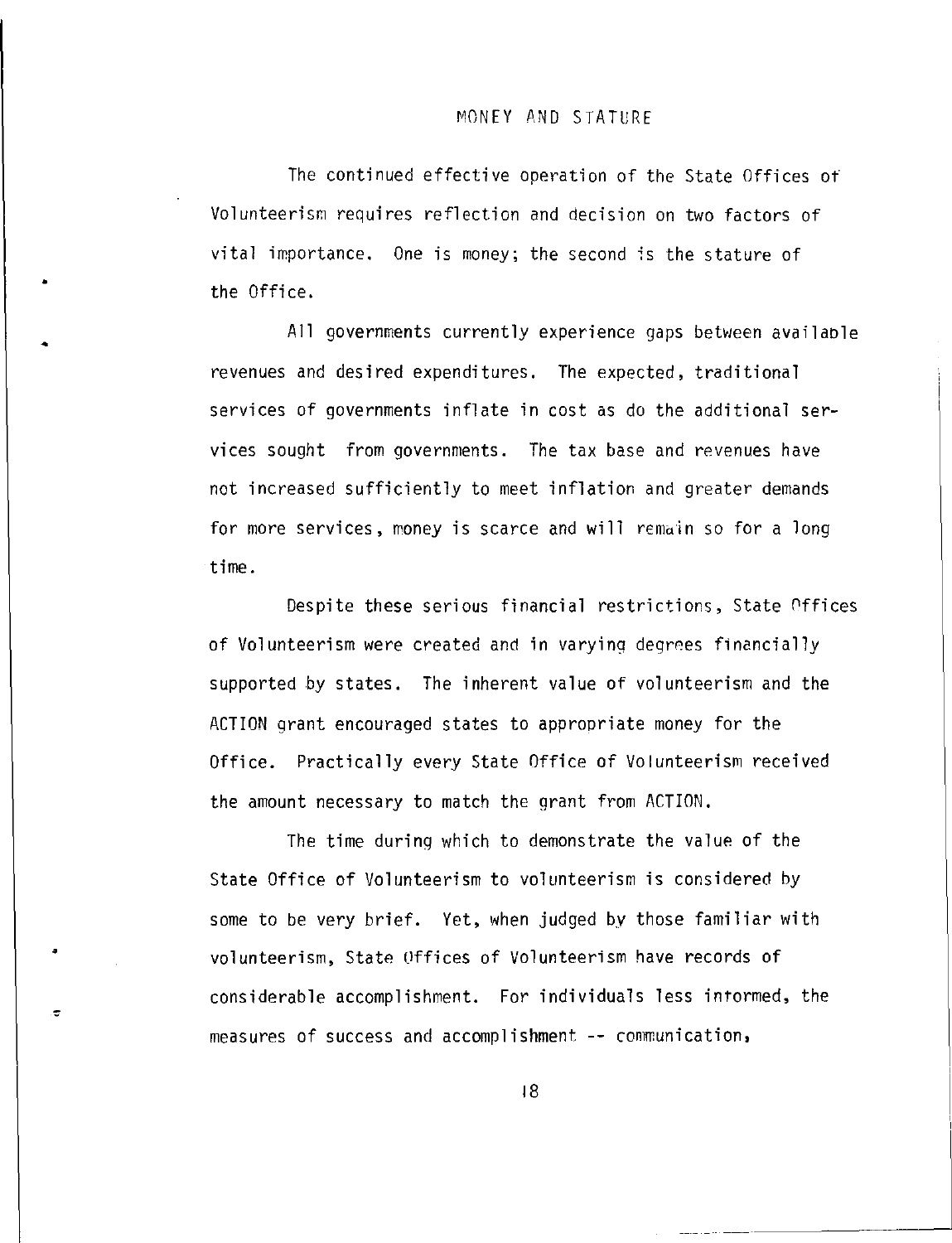coordination, liaison, information systems, technical assistance, recognition, training, recruitment -- are sometimes not easily seen and are admittedly difficult to document.

4

 $\mathbf{B}$ 

The public needs information on 'where the money goes.' Customarily, presentations show 'where the money goes;' personnel benefits, facilities and utilities, printing and mailing, workshops and conferences, travel, and recognition ceremonies. State Offices of Vclunteerism should provide additional information about 'what the money buys.'

ACTION can assist State Offices of Volunteerism develop techniques to demonstrate the return to the state for investments in volunteerism. No elaborate 'cost-benefits' measure is necessary. In fact, a simple plan to indicate the statewide government and private -- benefits realized from the state's financial support is preferable. A 'cost-benefits' measure can supplement the usual budget presentations. For example, one State Office of Volunteerism, shortly after its establishment, surveyed volunteer programs in eight human service departments of state government. The survey collected data from eight fulltime Supervisors of Volunteer Services. Using the records maintained by the Supervisors, it was determined that volunteers contributed 3,712 hours of work per week. That is nearly the equivalent of 100 full-time staff in return for the total investment in eight full-time employees. A financial return of better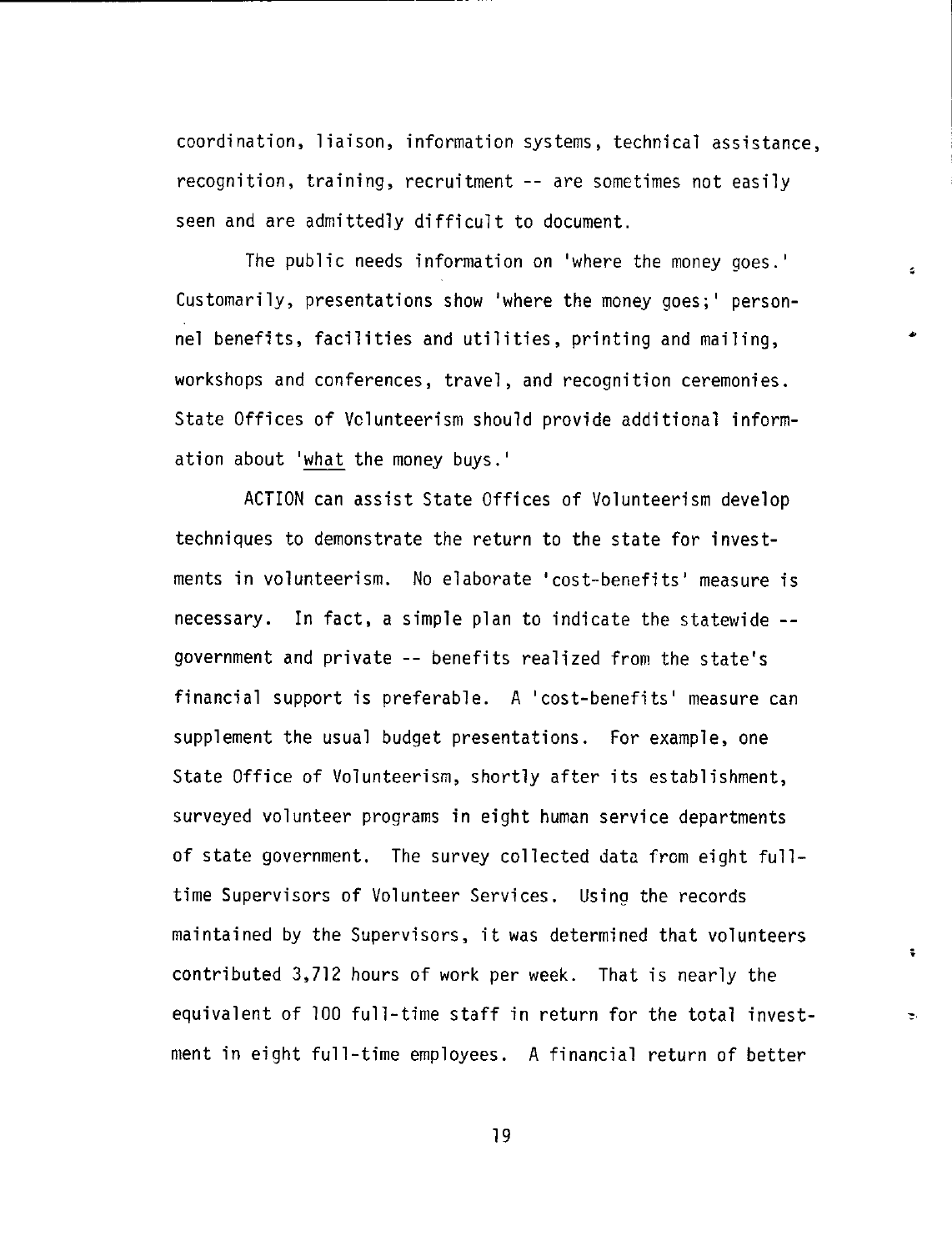than 12 to 1 cannot be easily ignored. The survey provided information of immediate use with state officials; 'what the money buys' could be indicated. Additionally, the survey provided a base from which to measure the subsequent growth of volunteerism within government departments .

•

•

•

 $\bullet$ 

Yet, measures of 'cost benefits' and dollar equivalency are not sufficient. Such presentations must be reinforced with information about improved quality of human services, personal growth of volunteers, influence of volunteer participation, the satisfaction and rehabilitation of clients within institutions, and impact on local communities. Qualitative factors are specified and measured with difficulty, but they must be included as part of 'what the money buys.'

The State Offices of Volunteerism, most appropriately with ACTION assistance, should design a simple method, easily administered and offering relatively precise data. State legislatures would respond to requests for money fortified with data directed toward greater understanding and broadened perspective. The ACTION objective of State Offices of Volunteerism that are financially secure and independent of national assistance would be promoted .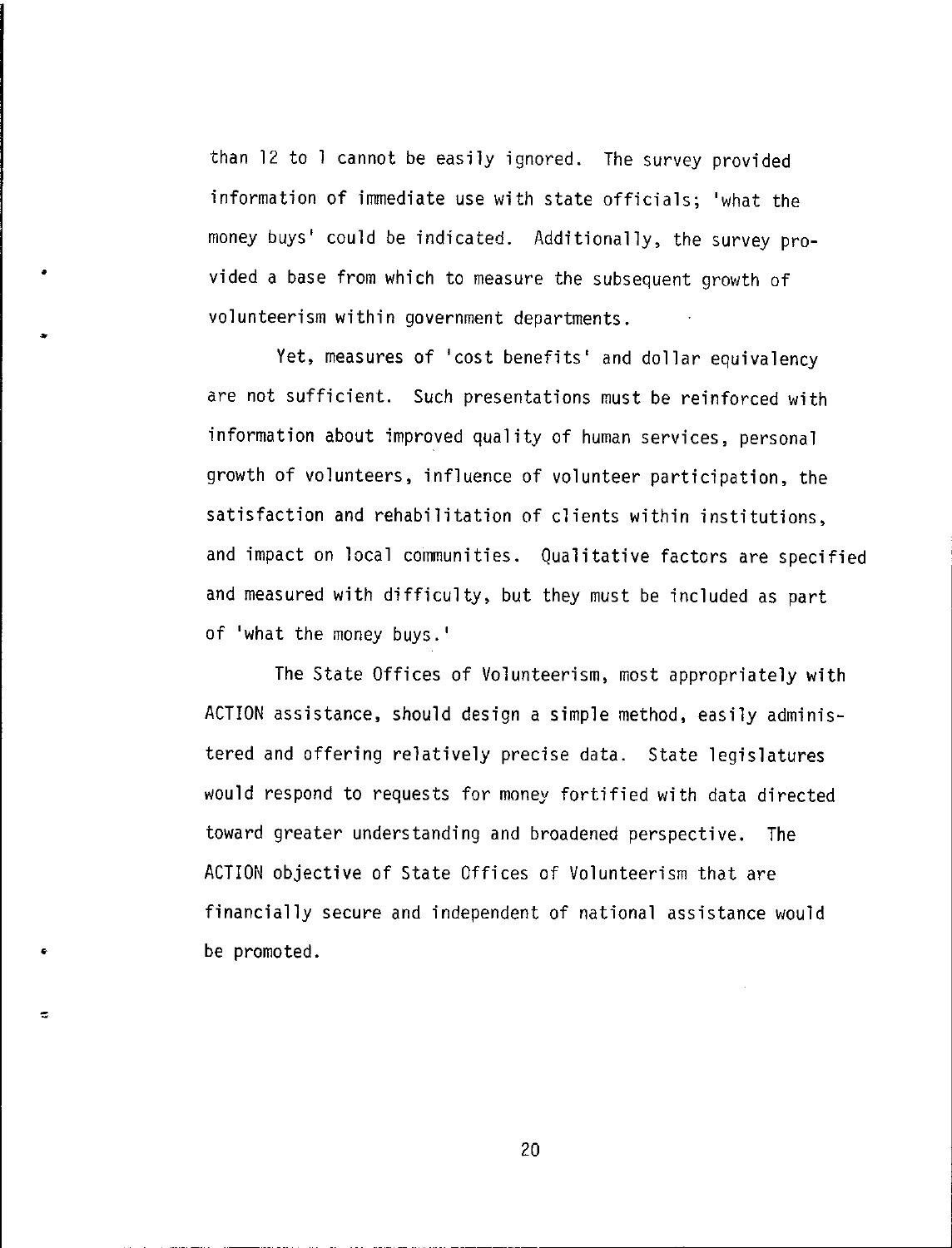The placement of the State Office of Volunteerism has been an eduring concern of ACTION. According to the ACTION Guidelines:

> "...preference will be given to those States which *have permanently established a Volunteer Coordinator's function by either having a Governor's Executive Order*  establishing it, with drafted legislation proposed, or by having the necessary legislation enacted, or drafted *and under consideration by the State Legislature."* 8 (Underlining added.)

The State Offices of Volunteerism were created, for the most part, by a Governor's Executive Order. Furthermore, most of the Governors installed the State Office of Volunteerism with the Executive Office. On the one hand, this seemed a favorable placement since it could be accomplished expeditiously and ACTION desired a quick beginning. Also, establishment of the State Office of Volunteerism by an Executive Order indicated strong support by a Governor, another factor considered important for success.

On the other hand, the relation of the Governor and the State Office of Volunteerism was viewed with reservations. A State Office of Volunteerism with program continuity was thought difficult, perhaps impossible to achieve if identified with partisan activities. ACTION's mid-1975 evaluation of the Statewide Program tended to confirm suspicions that "close association with the Governor will eventually carry some adverse political implications.'' These suspicions, buttressed with some examples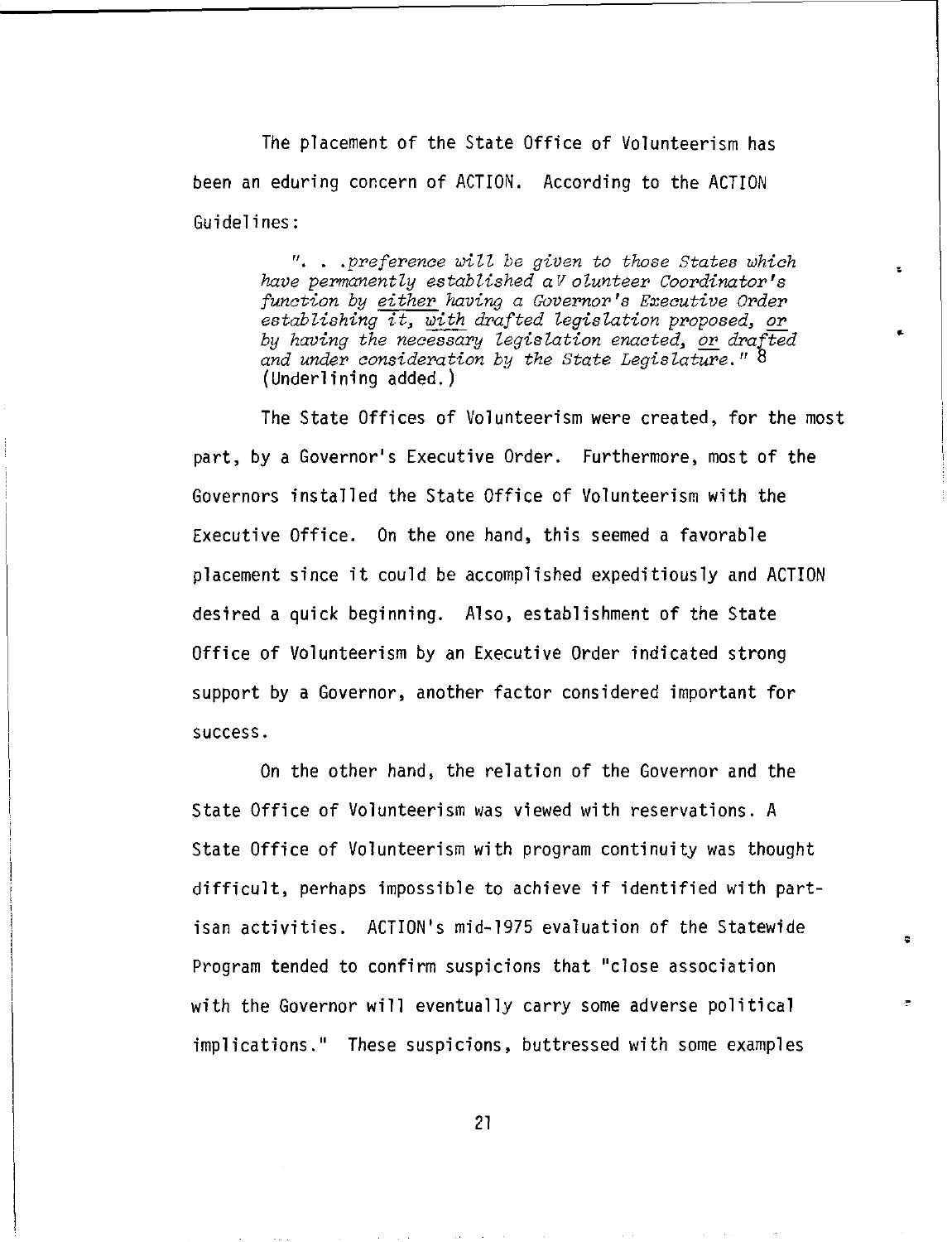of damaging consequences and exaggerated by the absence of experience, pressed with additional intensity for *institutionalization.*  Generally, the meaning of *institutionalization* included legislation re-locating the State Office of Volunteerism in an established department of state government.

Yet neither pressures to *institutionalize* nor concerns about *close association* with Governors have been successful in diminishing the importance of three factors:

•

•

- a) Initial approval and support of the Governor for a State Office of Volunteerism are vital. There is simply no alternative leadership to the Governor's for the expeditious establishment of the State Office of Volunteerism.
- b) Continuing support of the Governor must be demonstrated and is as important as initial approval and support.
- c) The location of the State Office of Volunteerism must facilitate and coordinate volunteerism throughout the state and among many state government departments.

The ACTION evaluation of mid-1975 stressed the need for initial support from the Governor, but stated that ''there appears to be little relationship between the placement of the Office within the Executive Office and its success in crossing department lines." Beyond the Governor's initial support, the evaluation concluded that "the abilities, energy, and ingenuity of the Coordinator and Statewide staff'' are the essential ingredients of success. Since the evaluation was done when the program was relatively new, the initial support may have been a factor in creating an impression that there was no relationship between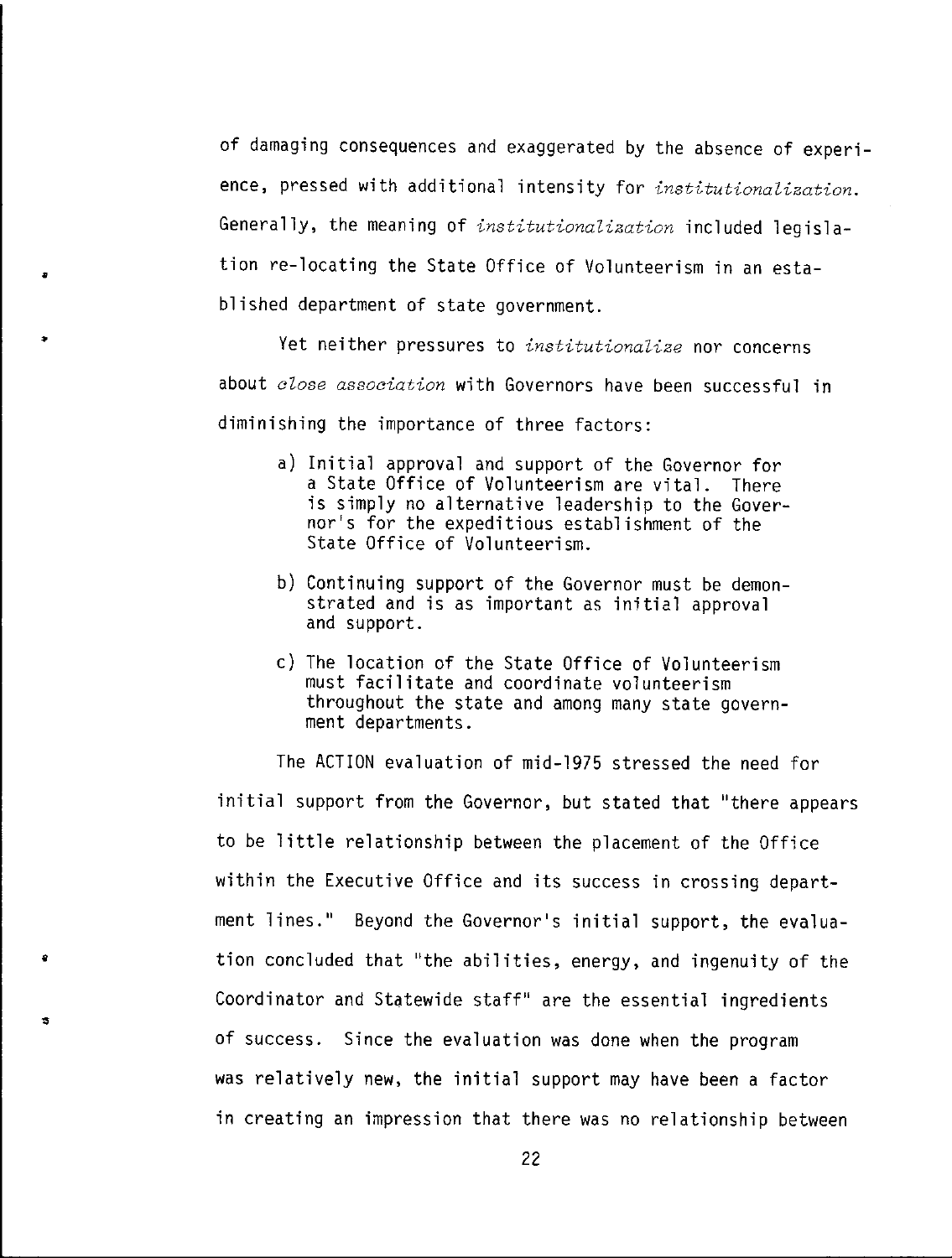placement and ability to be effective. There is a very close relationship.

Basic ingredients of organizational success are always staff "abilities, energy, and ingenuity." State Offices of Volunteerism are not exceptions, and the staff can more easily concentrate on the performance of functions important to volunteerism, when the Office is identified with the statewide elected official with executive responsibility in state government. Coordination of certain functions of state government often resides with the Executive Office; these may include functions of planning, purchasing, budget, and general administration. These functions may also be performed within separate departments, but the coordinating among state departments occurs within the Executive Office where a government-wide perspective exists. Identically, the coordination of volunteerism throughout a state government with a perspective comprehending all state government departments is required.

Placement within a particular state department encourages the view of the State Office of Volunteerism as an office of volunteer services for that department, whether mental health, criminal justice, education, or human resources. The ability to coordinate among state departments is almost inevitably diminished. Similarly, identification with a single state government department portends an identification with a

ċ.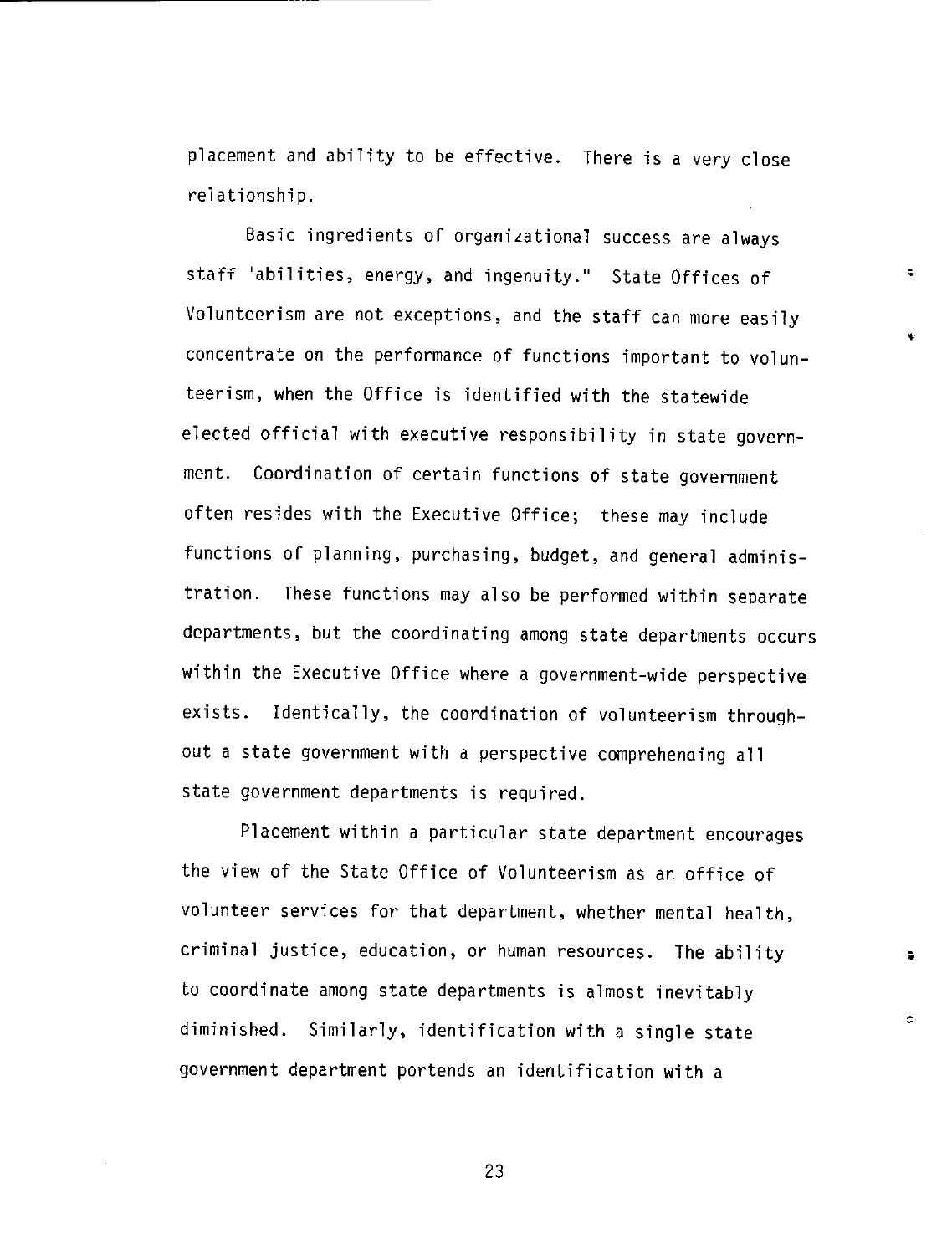narrowed range of volunteerism for the private voluntary network. The "abilities, energy, and ingenuity" of the staff of State Offices of Volunteerism can best be employed in supporting and enhancing volunteerism within the state by a recognized statewide placement, the Executive Office. State Offices of Volunteerism need the benefits of close association with the Governor. Hopefully, Governors and Directors can cooperatively avoid potential liabilities.

•

•

ä.

The arrangement in one state will illustrate successful achievement of the benefits while avoiding disadvantages. The State Office of Volunteerism operates under a Commission for Volunteers within the Executive Office. The Commission is legislatively established. It has the Governor's sanction and is not a creation of an Executive Order. The staff of the State Office of Volunteerism is confident that a change of Governor and Commissioners will not adversely affect the continuity of the State Office.

In other states, other arrangements exist which contribute to the permanence of the State Office of Volunteerism. Advisory boards or councils (often volunteer positions) are appointed by Governors and have the effect of:

- a) providing the State Office of Volunteerism access to statewide constituency and support;
- b) establishing relevance among purpose, functions, and activities;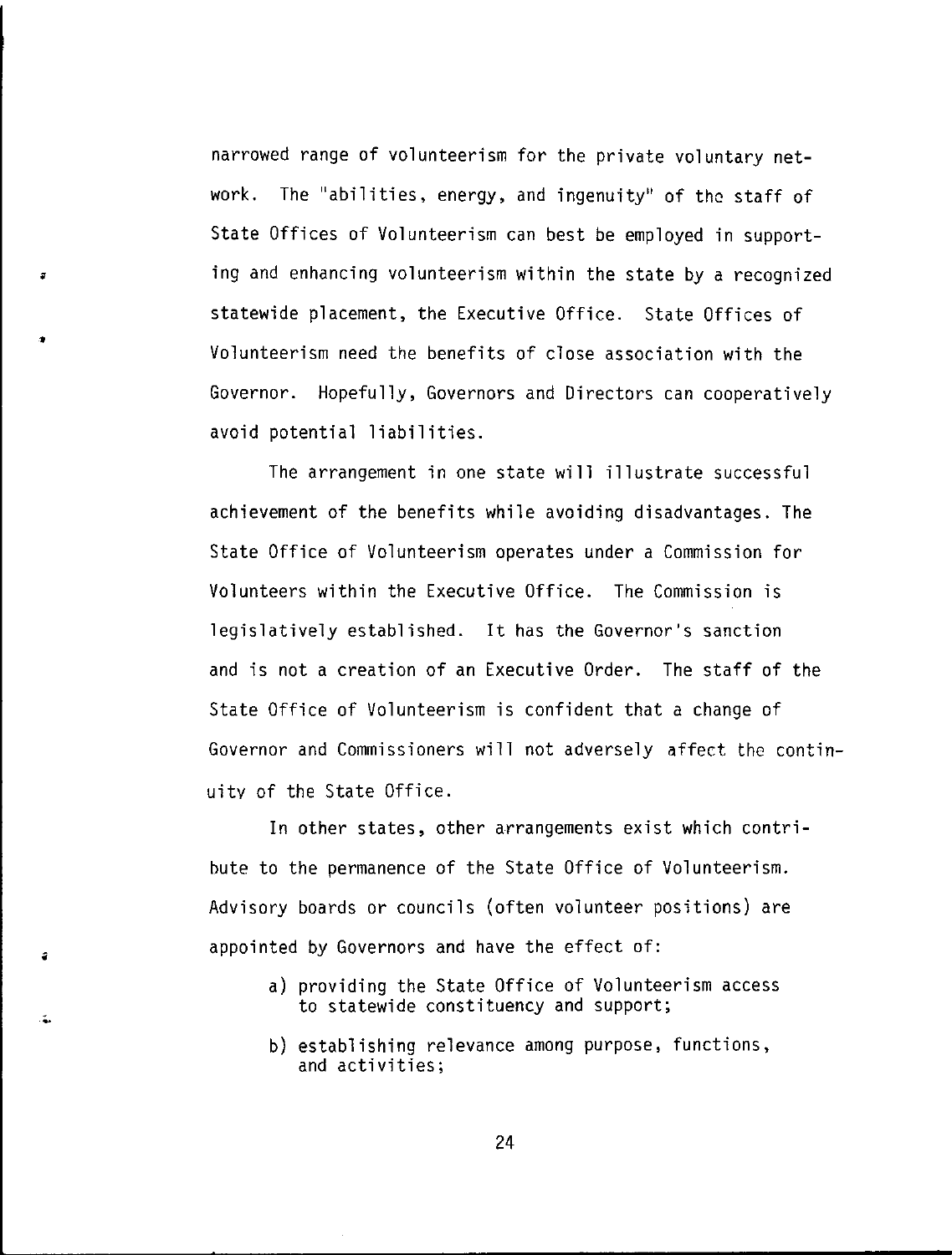- c) representing different, and sometime, differing comoonents of the constituency of the State Office of Volunteerism;
- d) contributing to the permanence of the State Office of Volunteerism by developing and demonstrating contributions to the voluntary sector.

Two important and simply stated issues emerge in a discussion of Money and Stature. The State Offices of Volunteerism need additional time to develop their new and unique contribution to volunteerism. They need time to demonstrate their work as useful, effective, and efficient. The continued financial commitment of ACTION to the State Offices of Volunteerism to achieve these ends is vital. Second, the State Offices of Volunteerism need close association with the Governors for the stature necessary to accomplish the purpose and perform the functions benefiting volunteerism in contemporary America.

25

Чċ.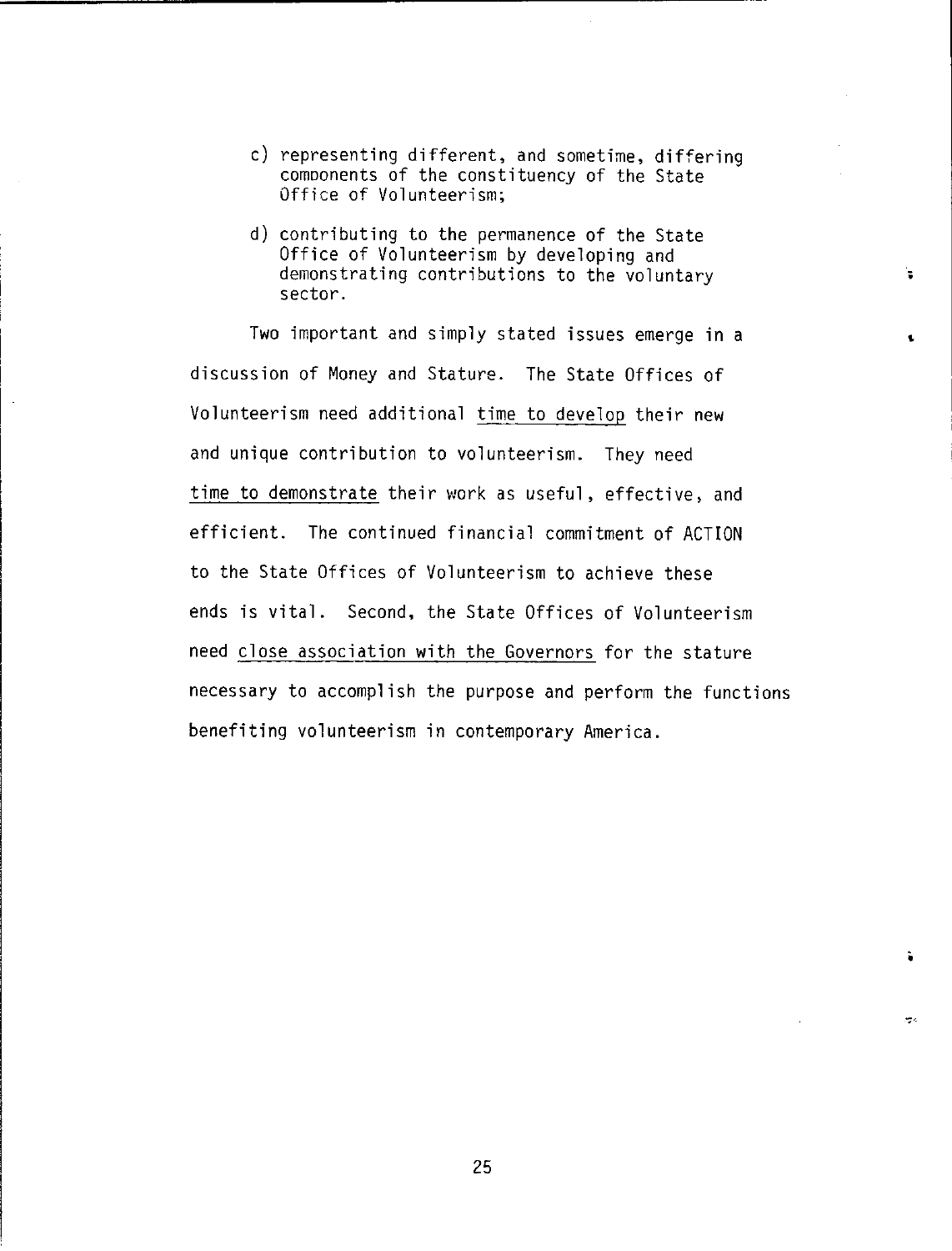#### CONCLUSION

Volunteerism, a force long evident in translating America's dreams to reality, is gaining increased stature as a dynamic resource for improvement and innovation. Today's volunteers are serving new causes, solving complex social problems, and making alliances for greater influence in organizations, local communities, and government. They are citizens, participating and involved. And significantly, the State Office of Volunteerism successfully works to encourage their participations and to expand their volunteer opportunities. Significantly, the State Office of Volunteerism contributes to the renewed partnership of citizen and government.

•

•

"We can no longer have the kind of voluntarism which is unrelated to government policy and action. We can no longer walk alone nor can we behave as rivals and survive. We must travel the road together, as partners, with each influencing the other while in the process of making the journey. We need the government and the government needs us in making this long and arduous trip to a better society.  $.$  .  $.$ <sup>9</sup>